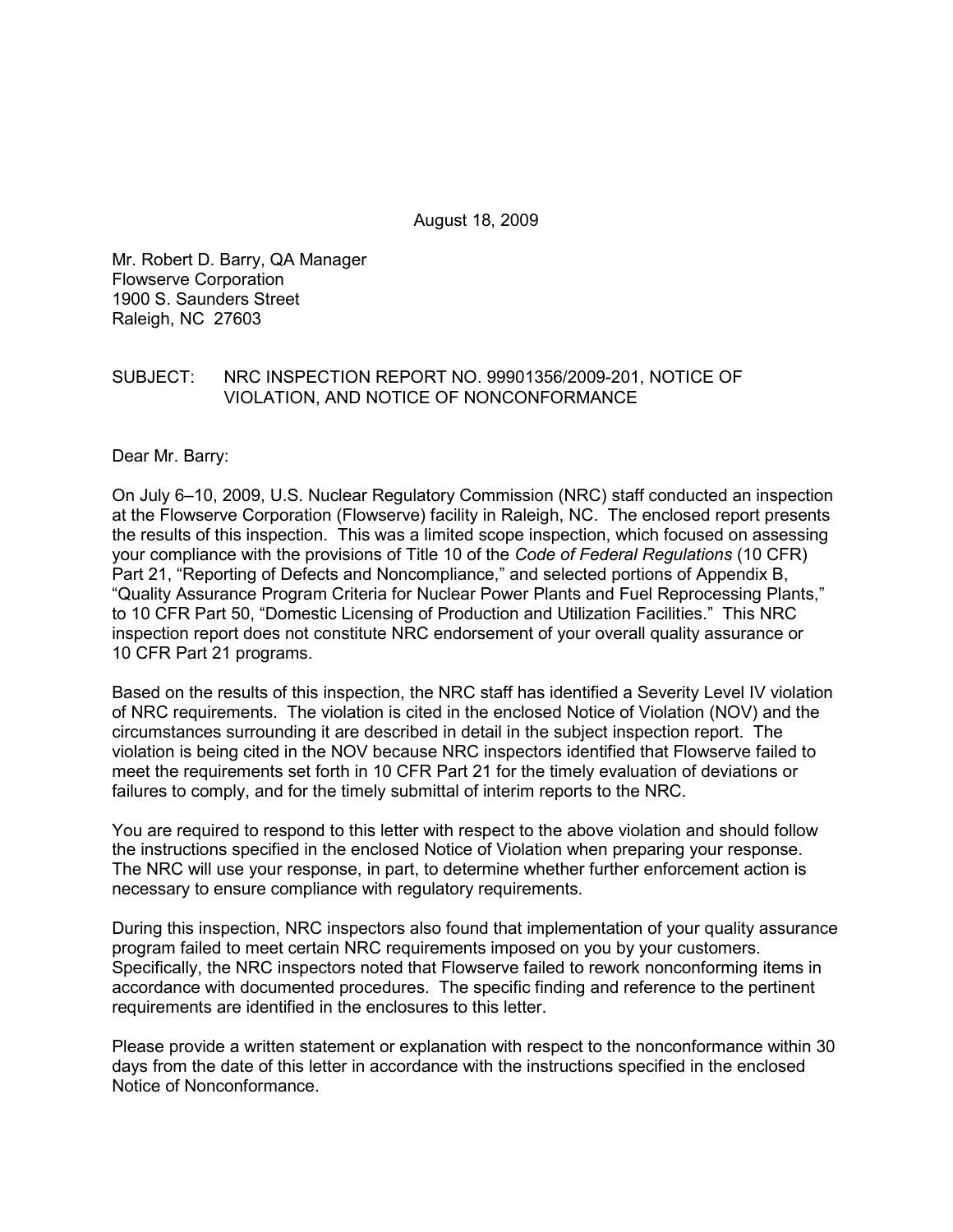In accordance with 10 CFR 2.390, "Public Inspections, Exemptions, Requests for Withholding," a copy of this letter, its enclosures, and your response will be made available electronically for public inspection in the NRC Public Document Room or from the NRC's Agencywide Documents Access and Management System, which is accessible from the NRC Web site at http://www.nrc.gov/reading-rm/adams.html. To the extent possible, your response should not include any personal privacy, proprietary, or Safeguards Information so that it can be made available to the public without redaction. If personal privacy or proprietary information is necessary to provide an acceptable response, then please provide a copy of your response that identifies the information that should be protected in brackets and a redacted copy of your response that deletes such information. If you request that such material be withheld from public disclosure, you must specifically identify the portions of your response that you seek to have withheld and provide in detail the bases for your claim (e.g., you should explain why the disclosure of information will create an unwarranted invasion of personal privacy or provide the information required by 10 CFR 2.390(b) to support a request for withholding confidential commercial or financial information). If Safeguards Information is necessary to provide an acceptable response, please provide the level of protection described in 10 CFR 73.21, "Protection of Safeguards Information: Performance Requirements."

 Sincerely, */RA/* 

> Juan Peralta, Chief Quality and Vendor Branch 1 Division of Construction Inspection & Operational Programs Office of New Reactors

Docket No. 99901356

Enclosures:

- 1. Notice of Violation
- 2. Notice of Nonconformance
- 3. Inspection Report No. 99901356/2009-201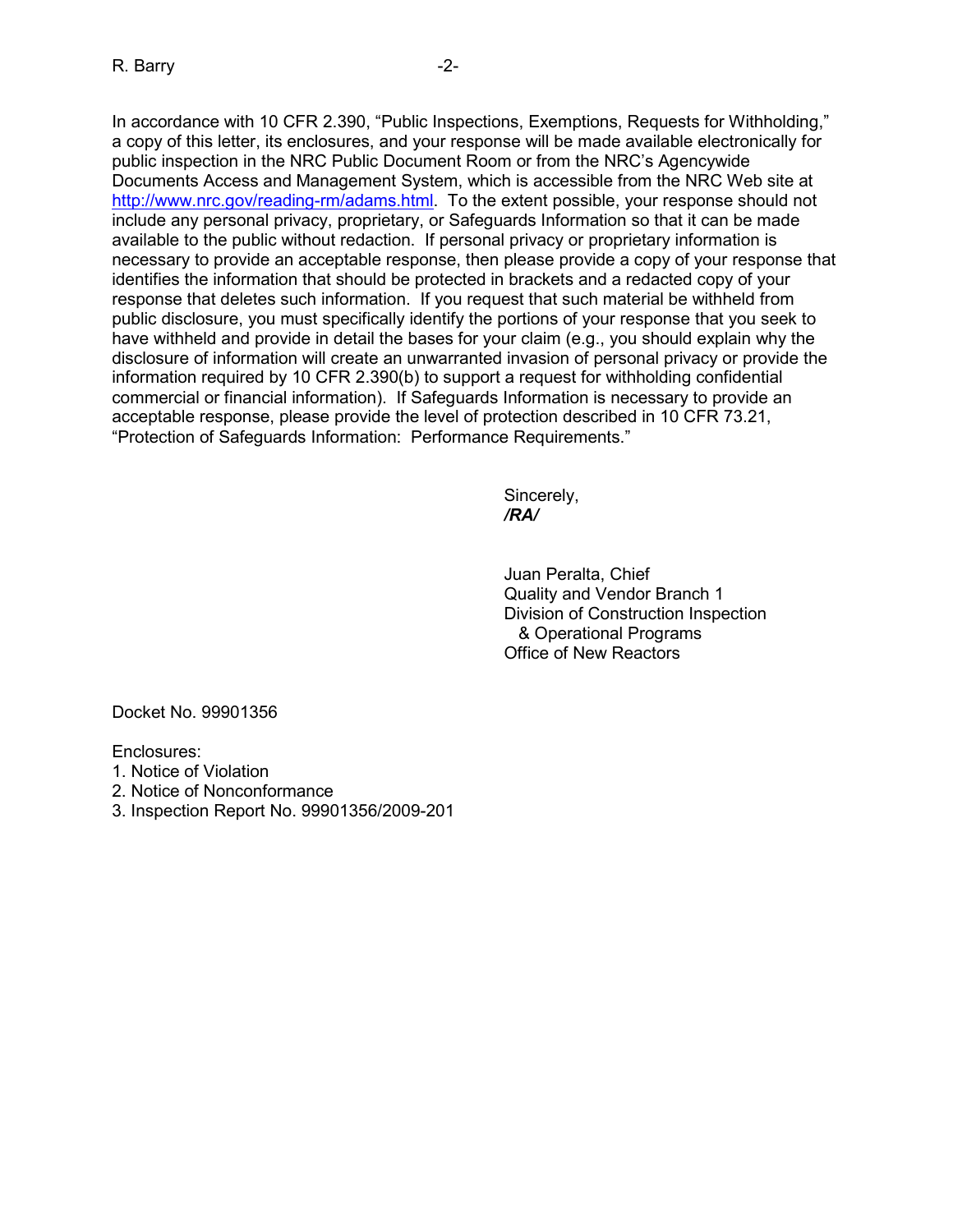In accordance with 10 CFR 2.390 of the NRC's "Rules of Practice," a copy of this letter, its enclosures, and your response will be made available electronically for public inspection in the NRC Public Document Room or from the NRC's document system (ADAMS), accessible from the NRC Web site at http://www.nrc.gov/reading-rm/adams.html. To the extent possible, your response should not include any personal privacy, proprietary, or safeguards information so that it can be made available to the Public without redaction. If personal privacy or proprietary information is necessary to provide an acceptable response, then please provide a bracketed copy of your response that identifies the information that should be protected and a redacted copy of your response that deletes such information. If you request that such material is withheld from public disclosure, you must specifically identify the portions of your response that you seek to have withheld and provide in detail the bases for your claim (e.g., explain why the disclosure of information will create an unwarranted invasion of personal privacy or provide the information required by 10 CFR 2.390(b) to support a request for withholding confidential commercial or financial information). If safeguards information is necessary to provide an acceptable response, please provide the level of protection described in 10 CFR 73.21.

 Sincerely, */RA/* 

> Juan Peralta, Chief Quality and Vendor Branch 1 Division of Construction Inspection & Operational Programs Office of New Reactors

Docket No.: 99901356

DISTRIBUTION:

## Enclosures: 1. Notice of Violation

- 2. Notice of Nonconformance
- 3. Inspection Report No. 99901356/2009-201

| RidsNroDcipCqvp | RidsNroDcipCqvb                  | RidsNroDcip      | <b>DThatcher</b>       | bbarry@flowserve.com       |  |
|-----------------|----------------------------------|------------------|------------------------|----------------------------|--|
|                 | ADAMS Accession No.: ML092190801 |                  |                        |                            |  |
| <b>OFFICE</b>   | <b>INRO/DCIP/CQVP</b>            | NRO/DCIP/CQVP    | <b>INRO/DE/CIB2</b>    |                            |  |
| <b>NAME</b>     | RPatel                           | SCrane           | <b>IRPrato KAK for</b> |                            |  |
| <b>DATE</b>     | 8/7/2009                         | 810/2009         | 8/17/2009              |                            |  |
| <b>OFFICE</b>   | <b>INRO/DE/CIB1</b>              | NRO/DCIP/CQVP    |                        | <b>INRO/DCIP/CCIB/CAET</b> |  |
| <b>NAME</b>     | <b>JStrnisha</b>                 | <b>KKavanagh</b> |                        | RPasacarelli               |  |
| <b>DATE</b>     | 8/10/2009                        | 8/18/2009        | 8/10/2009              |                            |  |
| <b>OFFICE</b>   | <b>INRO/DCIP/CQVP/BC</b>         |                  |                        |                            |  |
| <b>NAME</b>     | <b>JPeralta</b>                  |                  |                        |                            |  |
| <b>IDATE</b>    | 8/18/2009                        |                  |                        |                            |  |
|                 |                                  | <b>OEEICIAI</b>  | <b>DECODD CODV</b>     |                            |  |

# **OFFICIAL RECORD COPY**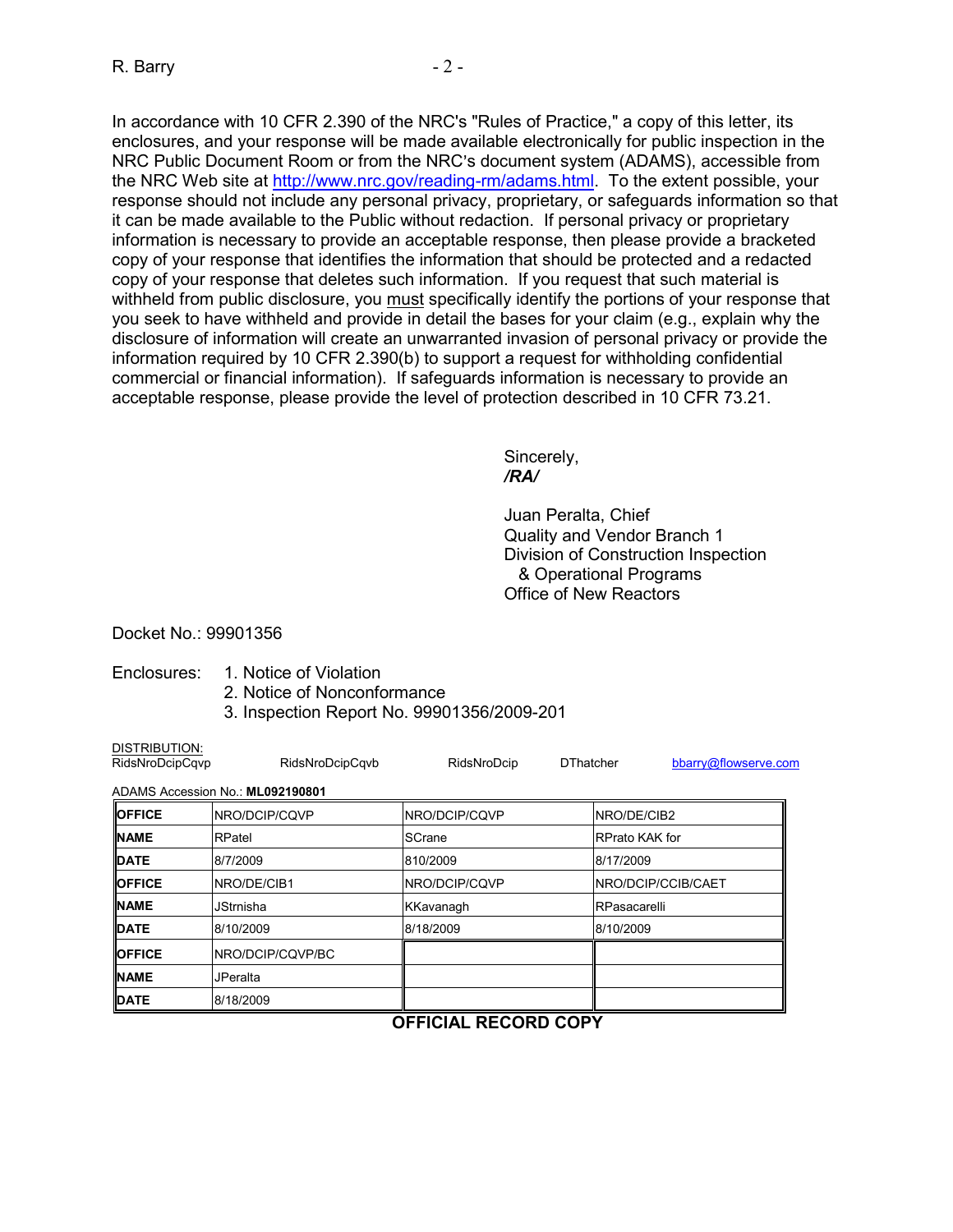# **NOTICE OF VIOLATION**

Flowserve Corporation **Docket No. 99901356** Raleigh, NC **Inspection Report No. 99901356/2009-201** 

During a U.S. Nuclear Regulatory Commission (NRC) inspection conducted at the Flowserve Corporation (Flowserve) Raleigh, NC, facility on July 6–10, 2009, a violation of NRC requirements was identified. In accordance with the NRC Enforcement Policy, the violation is listed below:

Title 10 of the *Code of Federal Regulations* (10 CFR) 21.21(a) requires, in part, that each individual, corporation, partnership, or other entity subject to 10 CFR Part 21, "Reporting of Defects and Noncompliance," shall adopt appropriate procedures to evaluate deviations and failures to comply to identify defects and failures to comply associated with substantial safety hazards as soon as practicable, and, except as provided in 10 CFR 21.21(a)(2), in all cases within 60 days of discovery, in order to identify a reportable defect or failure to comply that could create a substantial safety hazard, were it to remain uncorrected, and ensure that if an evaluation of an identified deviation or failure to comply potentially associated with a substantial safety hazard cannot be completed within 60 days from discovery of the deviation or failure to comply, an interim report is prepared and submitted in writing to the Commission through a director or responsible officer or designated person within 60 days of discovery of the deviation or failure to comply.

Contrary to the above, on July 10, 2009, Flowserve failed to complete an evaluation of a deviation or failure to comply within 60 days of discovery and failed to submit an interim report in writing to the NRC when the evaluation of an identified deviation or failure to comply could not be completed within 60 days.

This issue has been identified as Violation 99901356/2009-201-01.

This is a Severity Level IV violation (Supplement VII).

Pursuant to the provisions of 10 CFR 2.201, "Notice of Violation," Flowserve is hereby required to submit a written statement or explanation to the U.S. Nuclear Regulatory Commission, ATTN: Document Control Desk, Washington, DC 20555-0001, with a copy to the Chief, Quality and Vendor Branch 1, Division of Construction Inspection and Operational Programs, Office of New Reactors, within 30 days of the date of the letter transmitting this Notice of Violation. This reply should be clearly marked as a "Reply to a Notice of Violation" and should include (1) the reason for the violation or, if contested, the basis for disputing the violation; (2) the corrective steps that have been taken and the results achieved; (3) the corrective steps that will be taken to avoid further violations; and (4) the date when full compliance will be achieved. Your response may reference or include previously docketed correspondence, if the correspondence adequately addresses the required response. Where good cause is shown, the NRC will consider extending the response time.

If you contest this enforcement action, you should also provide a copy of your response, with the basis for your denial, to the Director, Office of Enforcement, United States Nuclear Regulatory Commission, Washington, DC 20555-0001.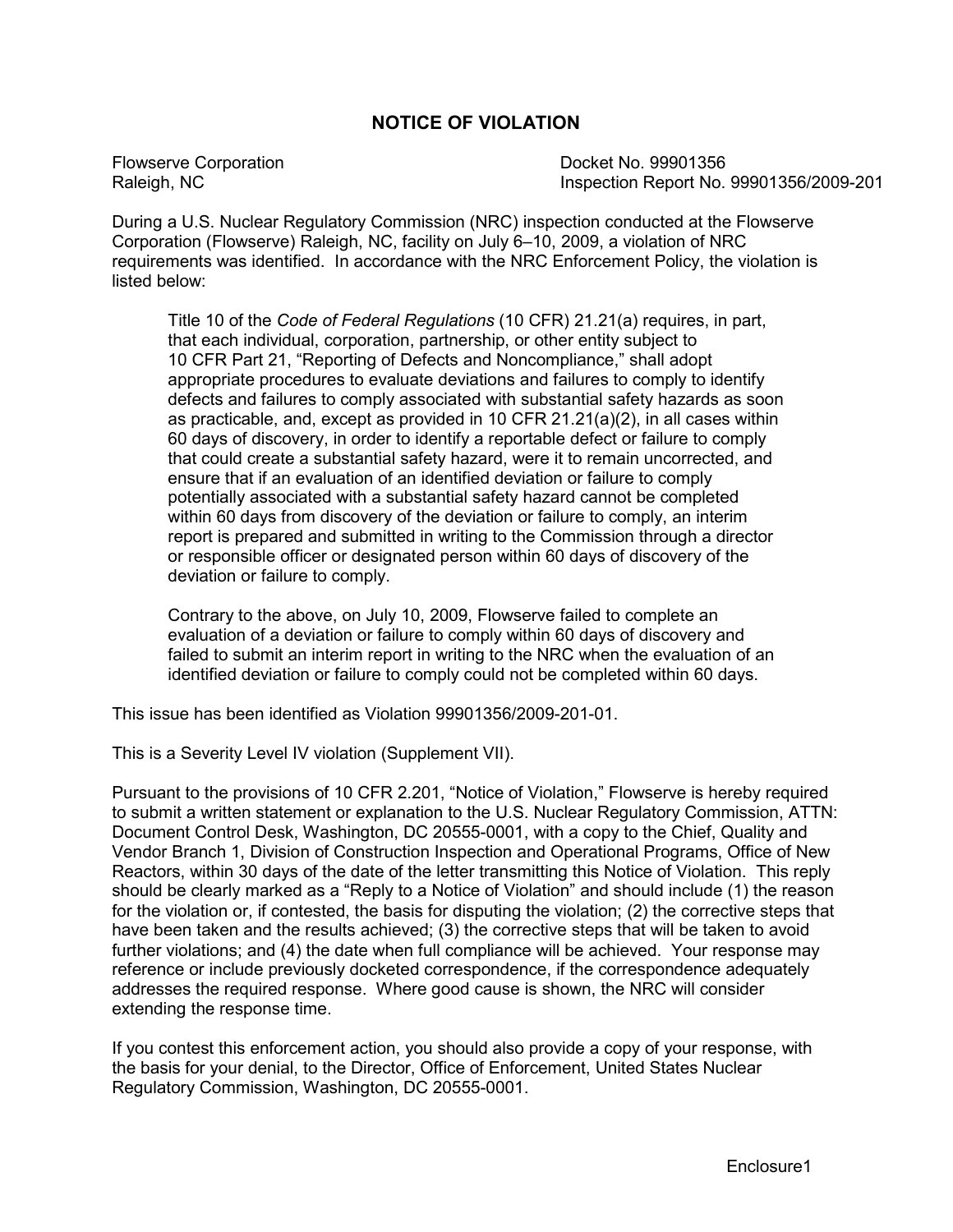Because your response will be made available electronically for public inspection in the NRC Public Document Room or from the NRC's Agencywide Documents Access and Management System, which is accessible from the NRC Web site at http://www.nrc.gov/readingrm/adams.html, to the extent possible, it should not include any personal privacy, proprietary, or Safeguards Information so that it can be made available to the public without redaction. If personal privacy or proprietary information is necessary to provide an acceptable response, then please provide a bracketed copy of your response that identifies the information that should be protected and a redacted copy of your response that deletes such information. If you request that such material be withheld, you must specifically identify the portions of your response that you seek to have withheld and provide in detail the bases for your claim of withholding (e.g., you should explain why the disclosure of information will create an unwarranted invasion of personal privacy or provide the information required by 10 CFR 2.390(b) to support a request for withholding confidential commercial or financial information). If Safeguards Information is necessary to provide an acceptable response, please provide the level of protection described in 10 CFR 73.21, "Requirements for the Protection of Safeguards Information."

Dated this 18th day of August 2009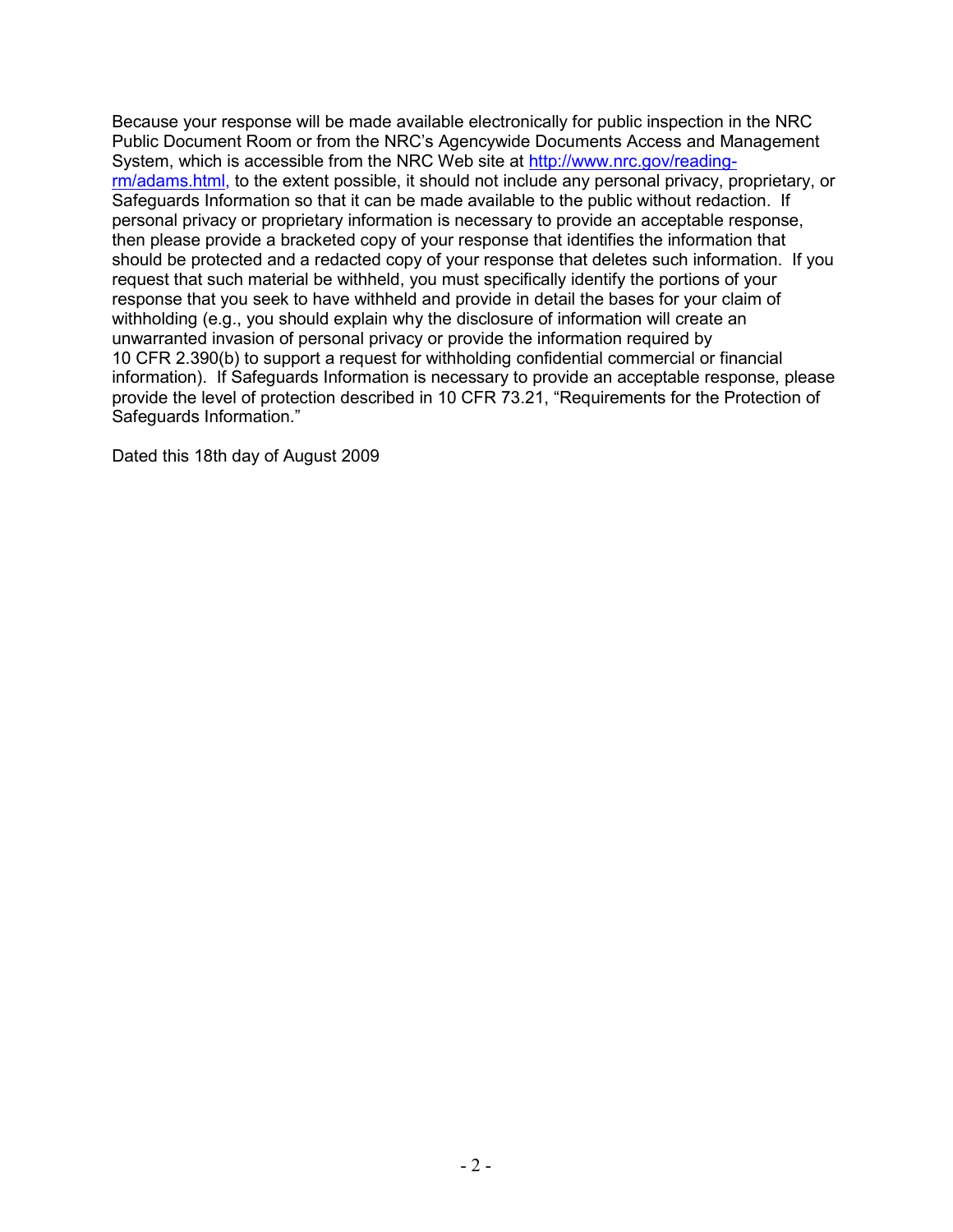## **NOTICE OF NONCONFORMANCE**

Flowserve Corporation Docket No. 99901356

Raleigh, NC **Inspection Report No. 99901356/2009-201** 

Based on the results of a U.S. Nuclear Regulatory Commission (NRC) inspection conducted on July 6–10, 2009, the NRC inspectors found that certain activities were not conducted in accordance with NRC requirements which were contractually imposed upon Flowserve by NRC licensees.

Criterion XV, "Nonconforming Materials, Parts, or Components," of Appendix B, "Quality Assurance Criteria for Nuclear Power Plants and Fuel Reprocessing Plants," to Title 10 of the *Code of Federal Regulations* (10 CFR) Part 50, "Domestic Licensing of Production and Utilization Facilities," states, in part, that measures shall be established to ensure that nonconforming items be reviewed and accepted, rejected, or reworked in accordance with documented procedures.

Section 15.1.4 of Flowserve's "Quality Assurance Manual ASME Section III, Division 1, Classes 1, 2, and 3," Revision 34, dated February 15, 2008, states, in part, that the applicable drawings and specifications pertinent to the nonconforming item shall be retrieved to review the condition and possible corrections.

Contrary to the above, as of July 10, 2009, Flowserve failed to retrieve the applicable drawings and specifications pertinent to three nonconforming valve bodies, as required by Section 15.1.4 of the Flowserve Quality Assurance Manual. This failure resulted in the wrong weld procedure being documented on Reject Ticket No. 120445 and implemented during weld repairs of three nonconforming valve bodies.

This issue has been identified as Nonconformance 99901356/2009-201-02.

Please provide a written statement or explanation to the U.S. Nuclear Regulatory Commission, ATTN: Document Control Desk, Washington, DC 20555-0001, with a copy to the Chief, Quality and Vendor Branch 1, Division of Construction Inspection and Operational Programs, Office of New Reactors, within 30 days of the date of the letter transmitting this Notice of Nonconformance. This reply should be clearly marked as a "Reply to a Notice of Nonconformance" and should include (1) the reason for the noncompliance or, if contested, the basis for disputing the noncompliance; (2) the corrective steps that have been taken and the results achieved; (3) the corrective steps that will be taken to avoid noncompliances; and (4) the date when your corrective action will be completed. Where good cause is shown, the NRC will consider extending the response time.

Because your response will be made available electronically for public inspection in the NRC Public Document Room or from the NRC Agencywide Documents Access and Management System, which is accessible from the NRC Web site at http://www.nrc.gov/readingrm/adams.html, to the extent possible, it should not include any personal privacy, proprietary, or Safeguards Information so that it can be made available to the public without redaction. If personal privacy or proprietary information is necessary to provide an acceptable response, then please provide a bracketed copy of your response that identifies the information that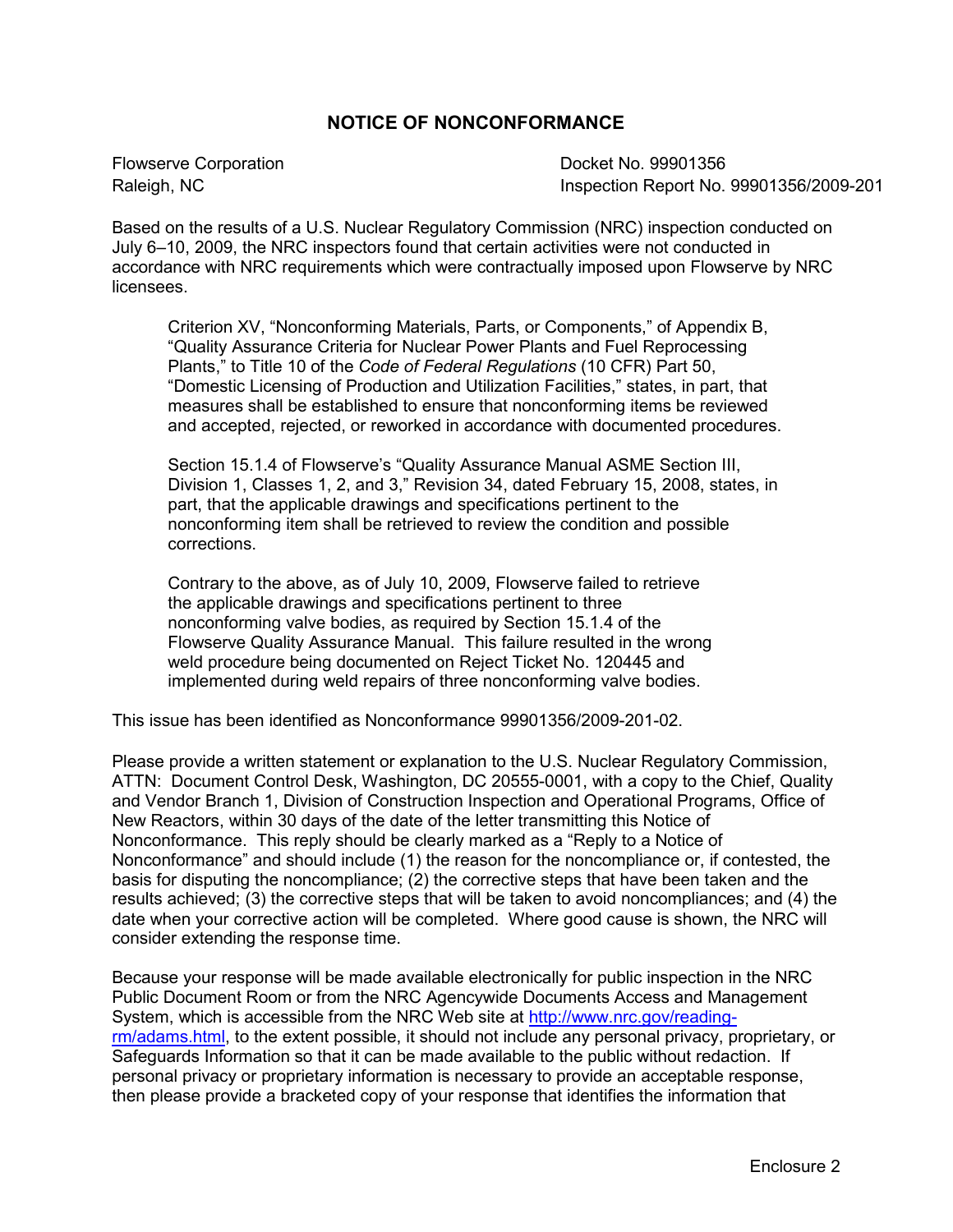should be protected and a redacted copy of your response that deletes such information. If you request that such material be withheld, you must specifically identify the portions of your response that you seek to have withheld and provide in detail the bases for your claim of withholding (e.g., you should explain why the disclosure of information will create an unwarranted invasion of personal privacy or provide the information required by 10 CFR 2.390(b) to support a request for withholding confidential commercial or financial information). If Safeguards Information is necessary to provide an acceptable response, please provide the level of protection described in 10 CFR 73.21, "Protection of Safeguards Information Performance Requirements."

Dated this 18th day of August 2009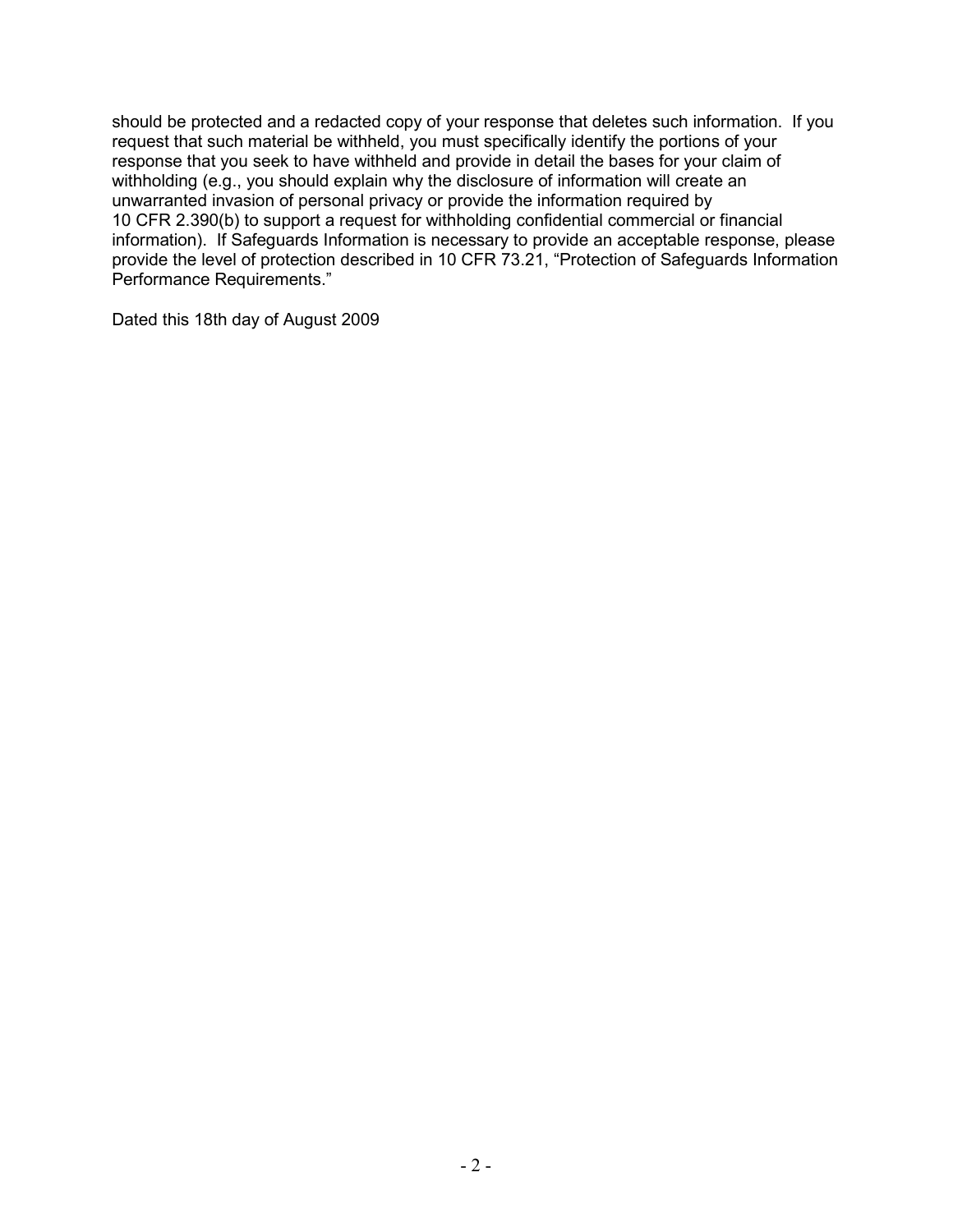### **U.S. NUCLEAR REGULATORY COMMISSION OFFICE OF NEW REACTORS DIVISION OF CONSTRUCTION INSPECTION AND OPERATIONAL PROGRAMS VENDOR INSPECTION REPORT**

| Docket No.:              | 99901356                                                                                                                                             |                                                                |  |
|--------------------------|------------------------------------------------------------------------------------------------------------------------------------------------------|----------------------------------------------------------------|--|
| Report No.:              | 99901356/2009-201                                                                                                                                    |                                                                |  |
| Vendor:                  | <b>Flowserve Corporation</b><br>1900 S. Saunders Street<br>Raleigh, NC 27603                                                                         |                                                                |  |
| Vendor Contact:          | Mr. Robert D. Barry<br>Manager, Quality Assurance<br>(919) 832-0525<br>E-mail: <b>BBarry@flowserve.com</b>                                           |                                                                |  |
| Nuclear Industry:        | Flowserve Corporation (Flowserve) is a major supplier of safety-<br>related valves and flow control devices to the nuclear industry.                 |                                                                |  |
| <b>Inspection Dates:</b> | July 6-10, 2009                                                                                                                                      |                                                                |  |
| Inspection Team Leader:  | Kerri Kavanagh                                                                                                                                       | NRO/DCIP/CQVP                                                  |  |
| Inspectors:              | Samantha Crane<br><b>Robert Prato</b><br>Raju Patel<br>James Strnisha                                                                                | NRO/DCIP/CQVP<br>NRO/DCIP/CQVP<br>NRO/DCIP/CQVP<br>NRO/DE/CIB1 |  |
| Approved by:             | Juan Peralta, Chief<br>Quality and Vendor Branch 1<br>Division of Construction Inspection<br>& Operational Programs<br><b>Office of New Reactors</b> |                                                                |  |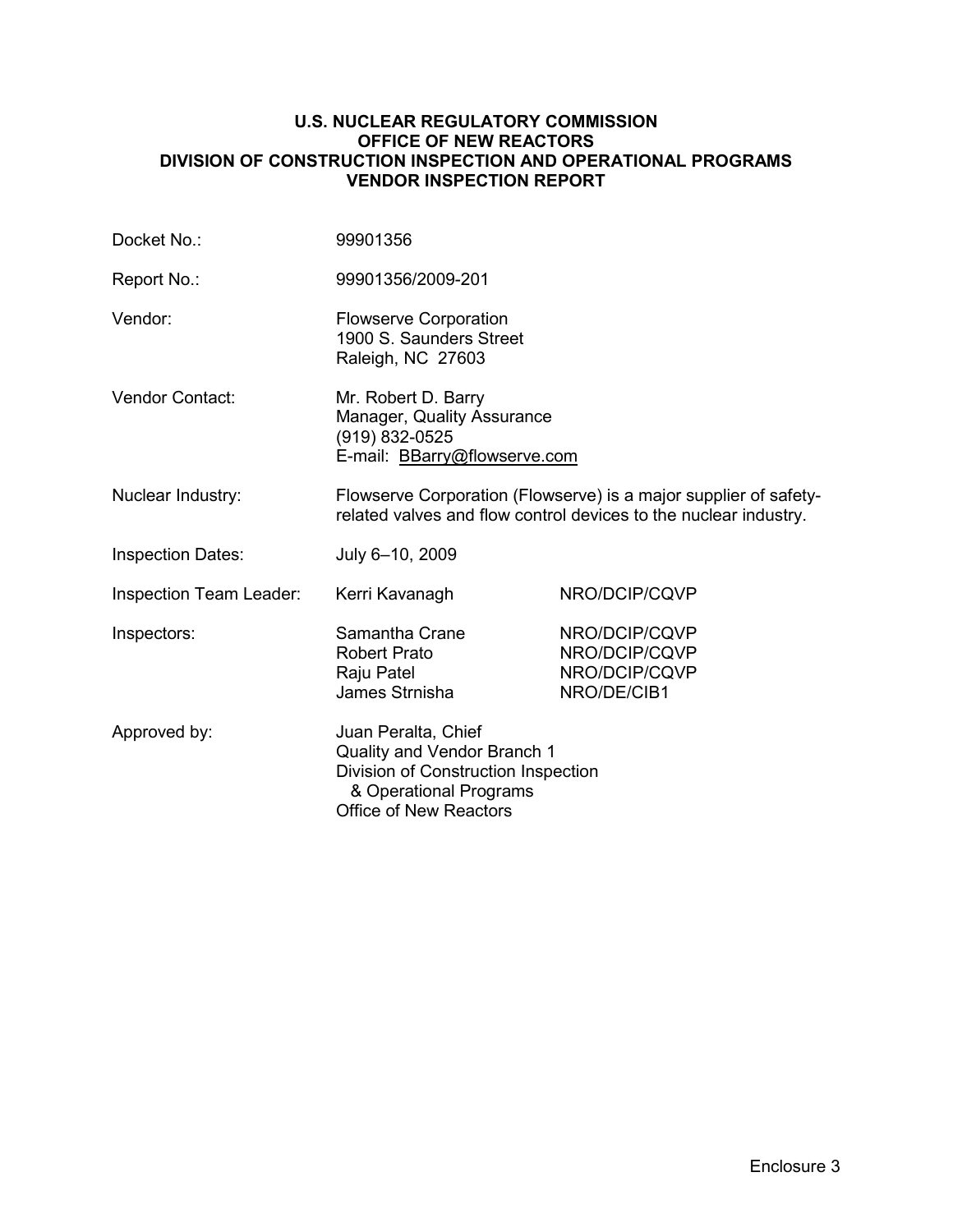## **EXECUTIVE SUMMARY**

Flowserve Corporation 99901356/2009-201

The purpose of this inspection was to verify that Flowserve Corporation (Flowserve) implemented an adequate quality assurance (QA) program that complied with the requirements of Appendix B, "Quality Assurance Criteria for Nuclear Power Plants and Fuel Reprocessing Plants," to Title 10 of the *Code of Federal Regulations* (10 CFR) Part 50, "Domestic Licensing of Production and Utilization Facilities." The inspection also verified that Flowserve implemented a program under 10 CFR Part 21, "Reporting of Defects and Noncompliance," that met the regulatory requirements of the U.S. Nuclear Regulatory Commission (NRC). The inspection was conducted at Flowserve's facility in Raleigh, NC.

The NRC inspection was based on the following:

- 10 CFR Part 21
- Appendix B to 10 CFR Part 50

During this inspection, the NRC inspectors implemented Inspection Procedure 43002, "Routine Inspections of Nuclear Vendors," and Inspection Procedure 36100, "Inspection of 10 CFR Part 21 and 50.55(e) Programs for Reporting Defects and Nonconformances."

The NRC conducted its last inspection at Flowserve's facility in Raleigh, NC, documented in Inspection Report 99901356/2006-201, from January 10–13, 2006. The report documented four nonconformances. The NRC's follow-up on Flowserve's implementation of these nonconformances is documented in this inspection report.

With the exception of the violation and nonconformance described below, the NRC inspectors concluded that Flowserve's QA policies and procedures comply with the applicable requirements of 10 CFR Part 21 and Appendix B to 10 CFR Part 50 and that Flowserve personnel are implementing these policies and procedures effectively.

#### 10 CFR Part 21 Program

The NRC inspectors cited Violation 99901356/2009-201-01 related to Flowserve's failure to complete evaluations of deviations and failures to comply within 60 days of discovery and for not submitting an interim report to the NRC as required by 10 CFR 21.21(a). With the exception of this violation, the NRC inspectors concluded that Flowserve's 10 CFR Part 21 program implementation is consistent with the requirements of 10 CFR Part 21.

#### Training and Qualification of Personnel

The NRC inspectors concluded that Flowserve's program requirements for training and qualification of personnel are consistent with the regulatory requirements of Criterion II, "Quality Assurance Program," of Appendix B to 10 CFR Part 50. The NRC inspectors concluded that Flowserve's Quality Assurance Manual (QAM) and associated training and qualification procedures were effectively implemented. No findings of significance were identified.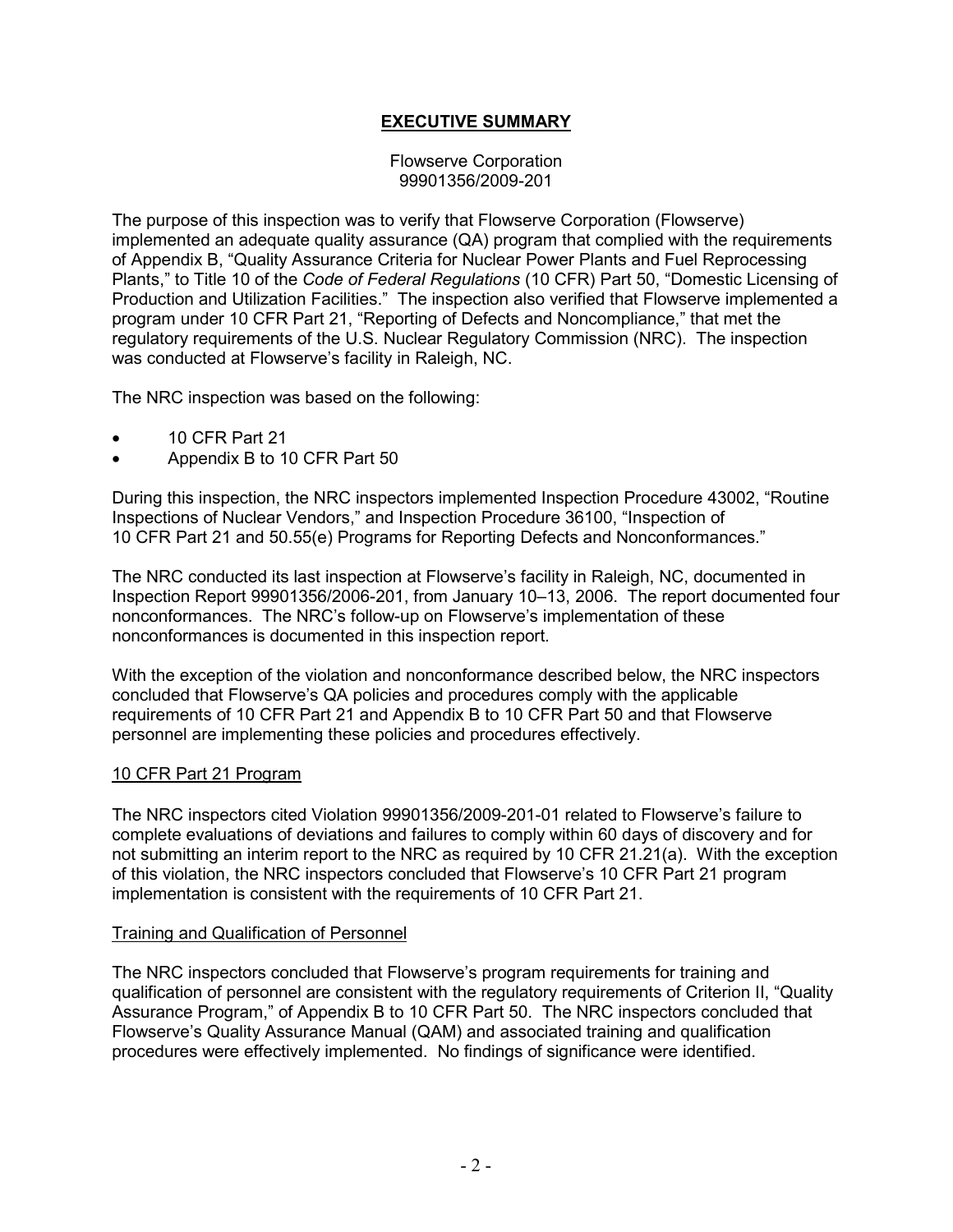## Design Control

The NRC inspectors concluded that Flowserve's design control policies and procedures are consistent with Criterion III, "Design Control," of Appendix B to 10 CFR Part 50 and with the requirements of American Society of Mechanical Engineers (ASME) Boiler and Pressure Vessel Code (ASME Code), Section III, "Rules For Construction Of Nuclear Power Plant Components," Subsection NB, "Class 1 Components." The NRC inspectors concluded that Flowserve's implementation of these processes and practices provided appropriate design controls in accordance with applicable requirements. No findings of significance were identified.

## Control of Purchased Material, Equipment, and Services and Audits

The NRC inspectors concluded that the external and internal audit programs are consistent with the regulatory requirements of Criterion VII, "Control of Purchased Material, Equipment, and Services," and Criterion XVIII, "Audits," of Appendix B to 10 CFR Part 50. The NRC inspectors concluded that Flowserve's implementation of these procedures and policies provided appropriate oversight of its suppliers and control of purchased material, equipment, and services. No findings of significance were identified.

## Control of Measuring and Test Equipment

The NRC inspectors concluded that Flowserve's measuring and test equipment program requirements are consistent with the regulatory requirements of Criterion XII, "Control of Measuring and Test Equipment," of Appendix B to 10 CFR Part 50. The NRC inspectors concluded that Flowserve had established appropriate and effective means to control measuring and test equipment. No findings of significance were identified.

## Quality Assurance Records

The NRC inspectors concluded that Flowserve's requirements for the control of QA records are consistent with the regulatory requirements of Criterion XVIII, "Quality Assurance Records," of Appendix B to 10 CFR Part 50. The NRC inspectors concluded that Flowserve had established appropriate and effective means of controlling its QA records. No findings of significance were identified.

## Nonconforming Materials, Parts, or Components

The NRC inspectors issued Notice of Nonconformance (NON) 99901356/2009-201-02 related to Flowserve's failure to rework nonconforming valve bodies in accordance with documented procedures. NON 99901356/2009-201-02 also addresses Flowserve's failure to retrieve the applicable drawings and specifications pertinent to the nonconforming valve bodies to review the condition and determine possible corrections, as required by Flowserve's QAM and associated implementing procedures. With the exception of this nonconformance, the NRC inspectors concluded that Flowserve's program for controlling nonconforming materials, parts, or components was consistent with the requirements of Criterion XV, "Nonconforming Materials, Parts, or Components," of Appendix B to 10 CFR Part 50.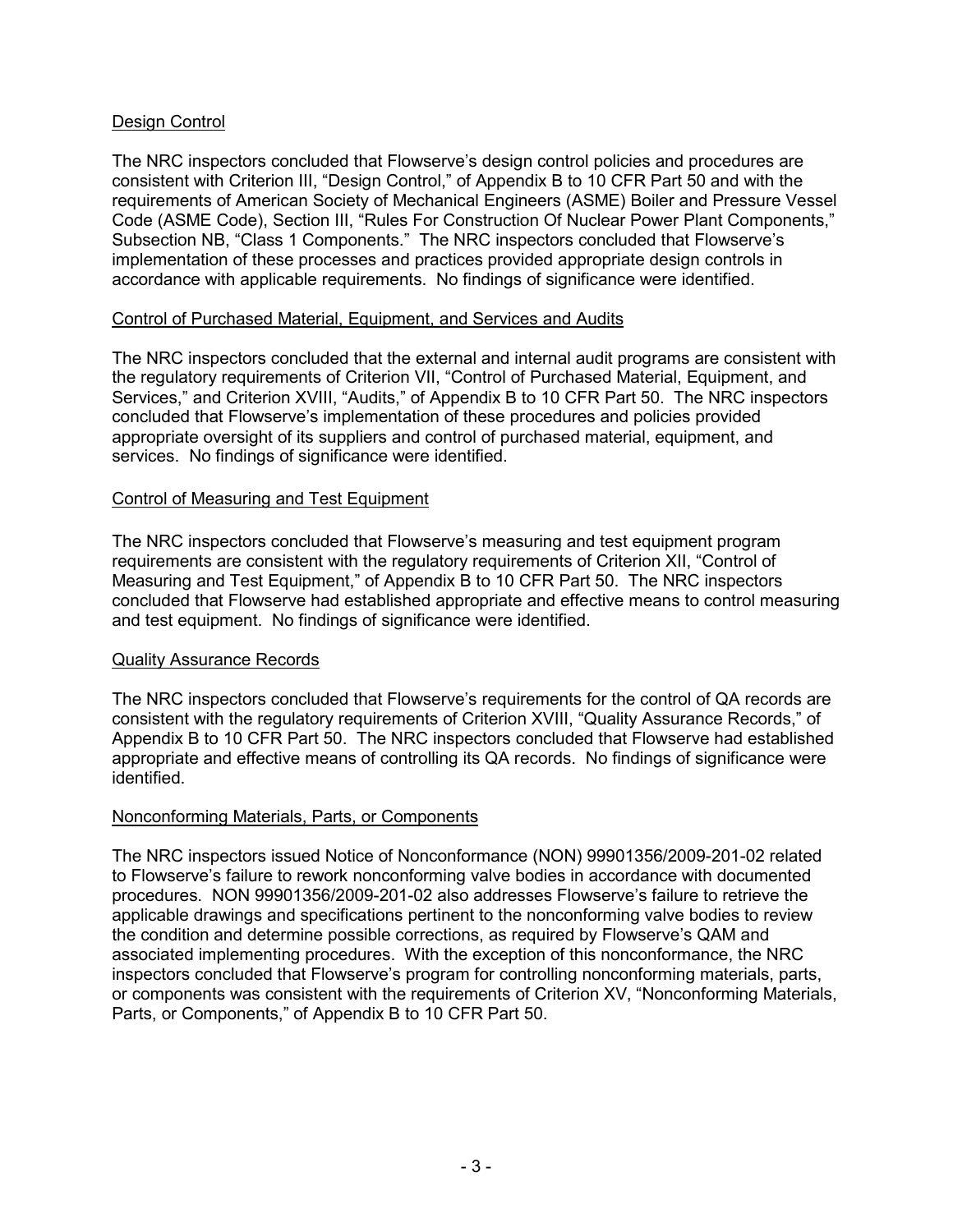### Corrective Action

The NRC inspectors concluded that Flowserve's corrective action system was implemented consistent with the requirements of Criterion XVI, "Corrective Action," of Appendix B to 10 CFR Part 50. The NRC inspectors concluded that Flowserve's corrective action system was adequately described in the Flowserve procedures. No findings of significance were identified.

## **REPORT DETAILS**

## 1. 10 CFR Part 21 Program

#### a. Inspection Scope

The NRC inspectors reviewed Flowserve's policies and implementing procedures that govern the program to verify compliance with the requirements of 10 CFR Part 21. In addition, the NRC inspectors observed the 10 CFR Part 21 postings and reviewed a sample of Flowserve's purchase orders (POs) and Part 21 evaluations for compliance with the requirements of 10 CFR 21.6, "Posting Requirements," 10 CFR 21.31, "Procurement Documents," and 10 CFR 21.21, "Notification of Failure to Comply or Existence of a Defect and its Evaluation," respectively. The NRC inspectors also reviewed Flowserve's procedures that govern corrective action, the control and correction of nonconforming items, and customer complaints to verify an adequate link to the Part 21 process. Specifically, the NRC inspectors reviewed the following Flowserve procedures and documentation:

- Flowserve "Quality Assurance Manual ASME Section III, Division 1 Classes 1, 2, and 3" (QAM), Section 2.0, "Quality Assurance Program" (QAP), Revision 34, dated February 15, 2008
- Plant Internal Operating Procedure (PIOP) 36-40-03-08, "Methods for Reporting to NRC Defects Creating Substantial Safety Hazard," Revision 8, dated February 16, 2009
- PIOP 36-41-13-04, "Corrective Action Procedure," Revision 13, dated June 2, 2009
- PIOP 36-40-26-11, "Complaint Report Procedure," Revision 26, dated September 15, 2007
- Part 21 Evaluation Committee Summary 10CFR 21-21
- Part 21 Evaluation Committee Summary 10CFR 21-24
- Part 21 Evaluation Committee Summary 10CFR 21-32
- Part 21 Evaluation Committee Summary 10CFR 21-25
- Part 21 Evaluation Committee Summary 10CFR 21-26
- Part 21 Evaluation Committee Summary 10CFR 21-35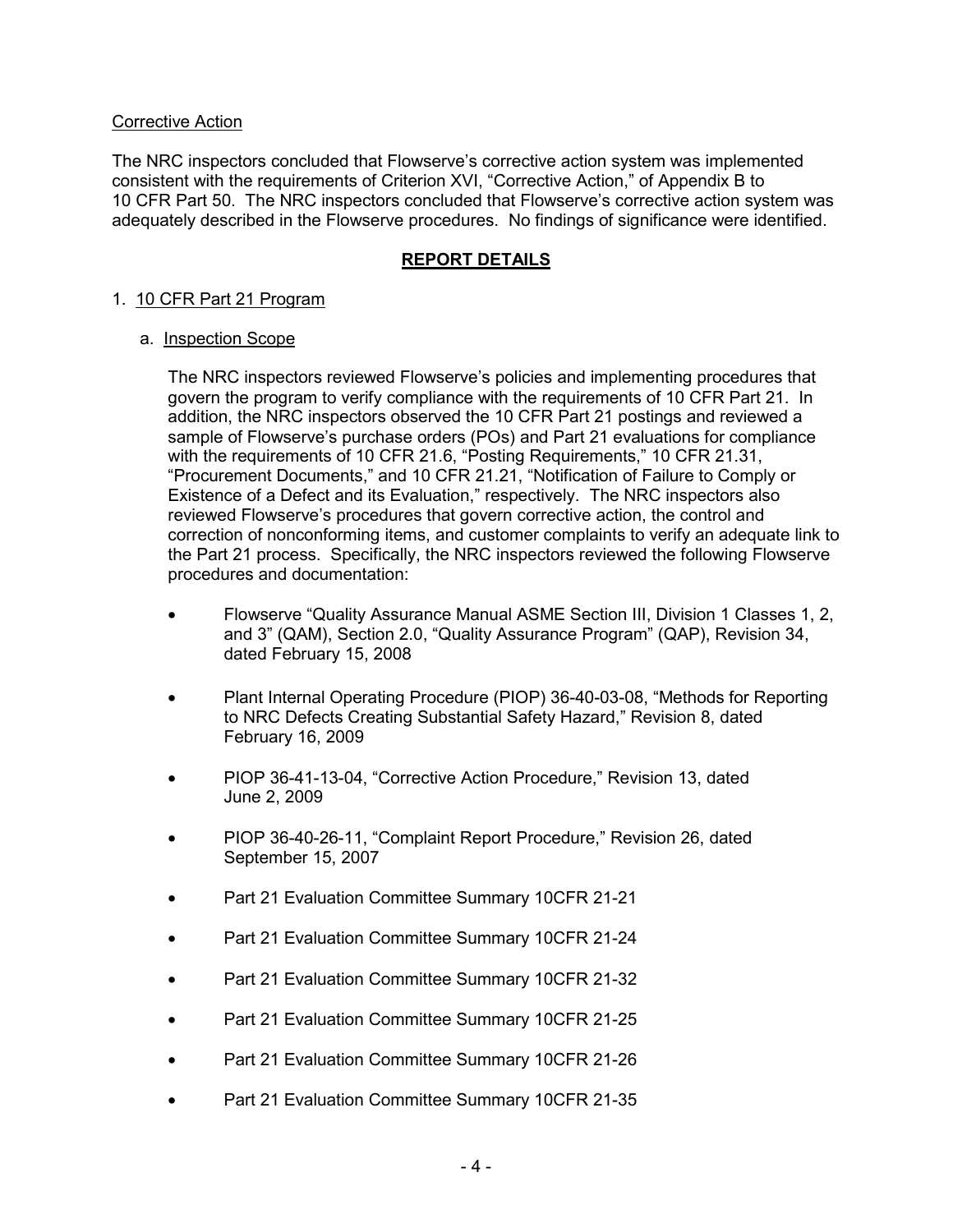• Part 21 Evaluation Committee Summary 10CFR 21-44

## b. Observations and Findings

## b.1 10 CFR Part 21 Procedures

The NRC inspectors reviewed several Flowserve procedures to verify that 10 CFR Part 21 requirements were adequately addressed. PIOP 36-40-03-08 describes the method used by Flowserve to ensure compliance with 10 CFR Part 21 for reporting potential deviations involving delivered valves, actuator control systems, and/or parts. The procedure includes roles and responsibilities, posting requirements, the evaluation process, notification requirements and timelines, and the forms for the Part 21 Evaluation Committee Summary and Timeline.

The NRC inspectors found that Flowserve's procedures effectively incorporate the requirements of 10 CFR 21.21(a) for evaluating deviations and failures to comply and that Flowserve's procedures for corrective action, nonconformances, and complaint reports provide a direct connection to its Part 21 evaluation process.

## b.2 Part 21 Evaluations

The NRC inspectors reviewed seven Part 21 evaluations performed since January 2006 that resulted in NRC notification of a defect or failure to comply, in customer notification that Flowserve could not perform the evaluation, or in the determination that a defect or failure to comply did not exist. With the exception of the example described below, the NRC inspectors found that Flowserve effectively implemented the requirements of 10 CFR 21.21(a) for evaluating deviations and failures to comply.

During their review, the NRC inspectors identified on September 27, 2007, Flowserve initiated QPCAP No. 294 and identified the need to perform a Part 21 evaluation based on a letter from a customer explaining that a manual valve supplied by Flowserve would not fully open because of interference between the valve hand lever and the valve flange. Flowserve did not complete the evaluation on Part 21 Evaluation Committee Summary 10 CFR 21-32 until January 28, 2008. Contrary to the requirements of 10 CFR 21.21(a), Flowserve did not complete the evaluation within 60 days of discovery and did not issue an interim report. This issue has been identified as Violation 99901356/2009-201-01.

In response to the NRC inspectors' identification of this violation, Flowserve initiated QPCAP No. 517, dated July 9, 2009, documenting Flowserve's failure to meet the requirements of 10 CFR 21.21(a)(1) for the 60-day evaluation period and 10 CFR 21.21(a)(2) for submitting an interim report.

## b.3 Postings

The NRC inspectors confirmed Flowserve's compliance with the posting requirements of 10 CFR 21.6. The NRC inspectors observed that Flowserve had posted notices in three locations within the facility, two in the office area and one on the shop floor. Each location included a copy of Section 206 of the Energy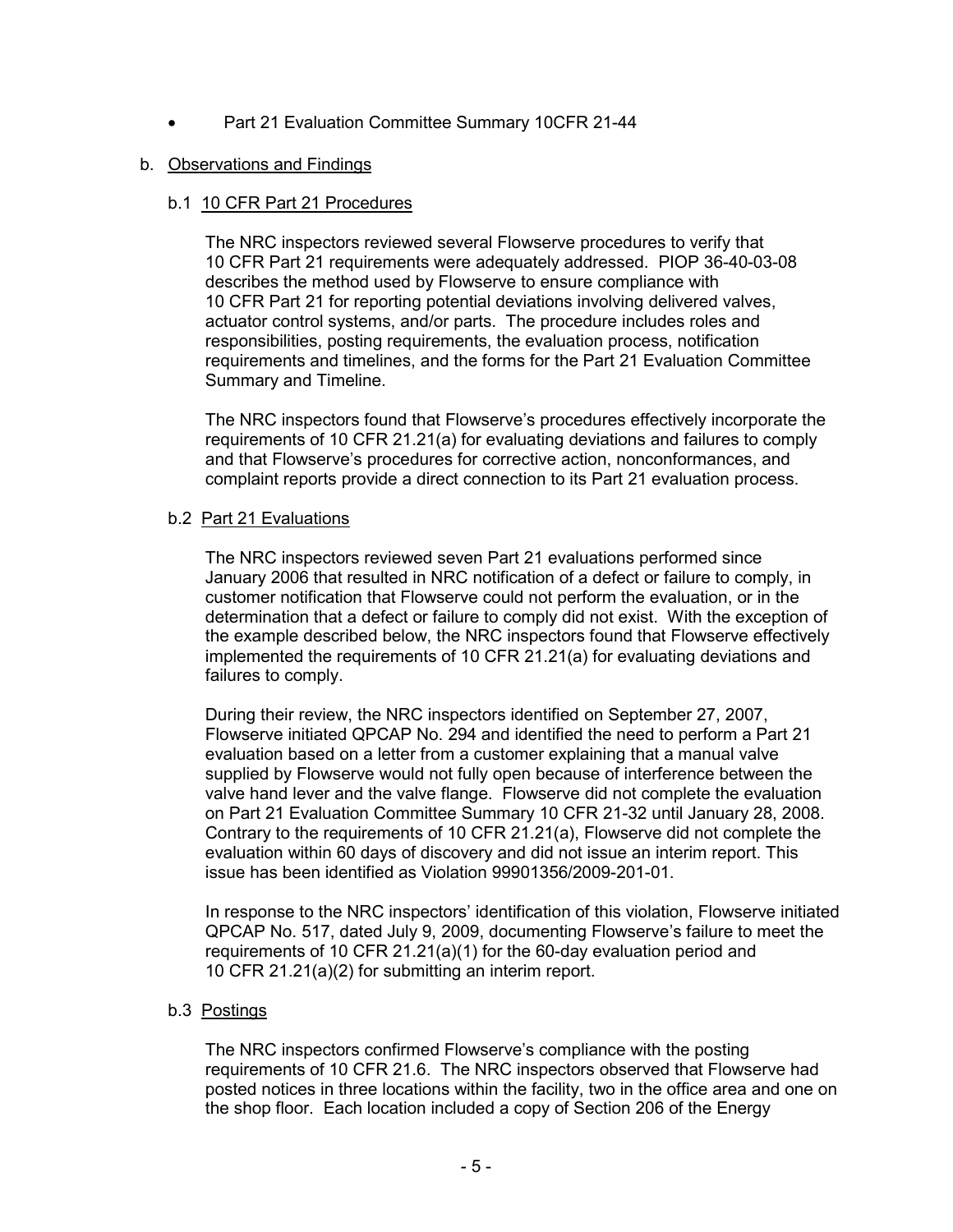Reorganization Act of 1974, a current copy of 10 CFR Part 21, and a current revision of PIOP 36-40-03-08.

### c. Conclusions

The NRC inspectors identified one violation of 10 CFR Part 21. The inspectors cited Violation 99901356/2009-201-01 for lack of timeliness in the completion of Part 21 evaluations and the lack of issuance of interim reports. With the exception of the violation noted above, the NRC inspectors concluded that Flowserve's Part 21 program implementation is consistent with the requirements of 10 CFR Part 21.

### 2. Training and Qualification of Personnel

### a. Inspection Scope

The NRC inspectors reviewed Flowserve's implementing policies and procedures that govern personnel training and qualification. Specifically, the NRC inspectors reviewed the personnel training and qualification process with respect to conformance with the requirements of Criterion II, "Quality Assurance Program," of Appendix B to 10 CFR Part 50. In addition, the NRC inspectors discussed the personnel training and qualification process with Flowserve management and technical staff.

Documents reviewed for this area of inspection include the following:

- Flowserve QAM, Section 2.4, "Personnel Training and Qualification," Revision 34, dated February 15, 2008
- Standard Operating Instruction (SOI) 40-23-11, "Qualifications and Training of QA Auditors," Revision 11, dated May 13, 2009
- SOI 70-23-08, "Grading Authorization To Certify Design Reports and Design Specifications," Revision 08, dated September 7, 2006
- PIOP 36-40-05-12, "Qualification and Certification of Quality Assurance and Test Personnel," Revision 12, dated July 1, 2006
- PIOP 35-40-02-23, "Training, Qualification, and Certification of NDT Personnel," Revision 23, dated June 2, 2009
- PIOP 36-40-15-09, "Welding Qualifications per ASME Sections III and IX," Revision 09, dated July 31, 2006
- PIOP 36-41-07-12, "Welder Performance Qualification Status," Revision 12, dated July 30, 2006
- SOI 40-71-02, "Training of Heat-Treat Personnel," Revision 02, dated September 20, 2005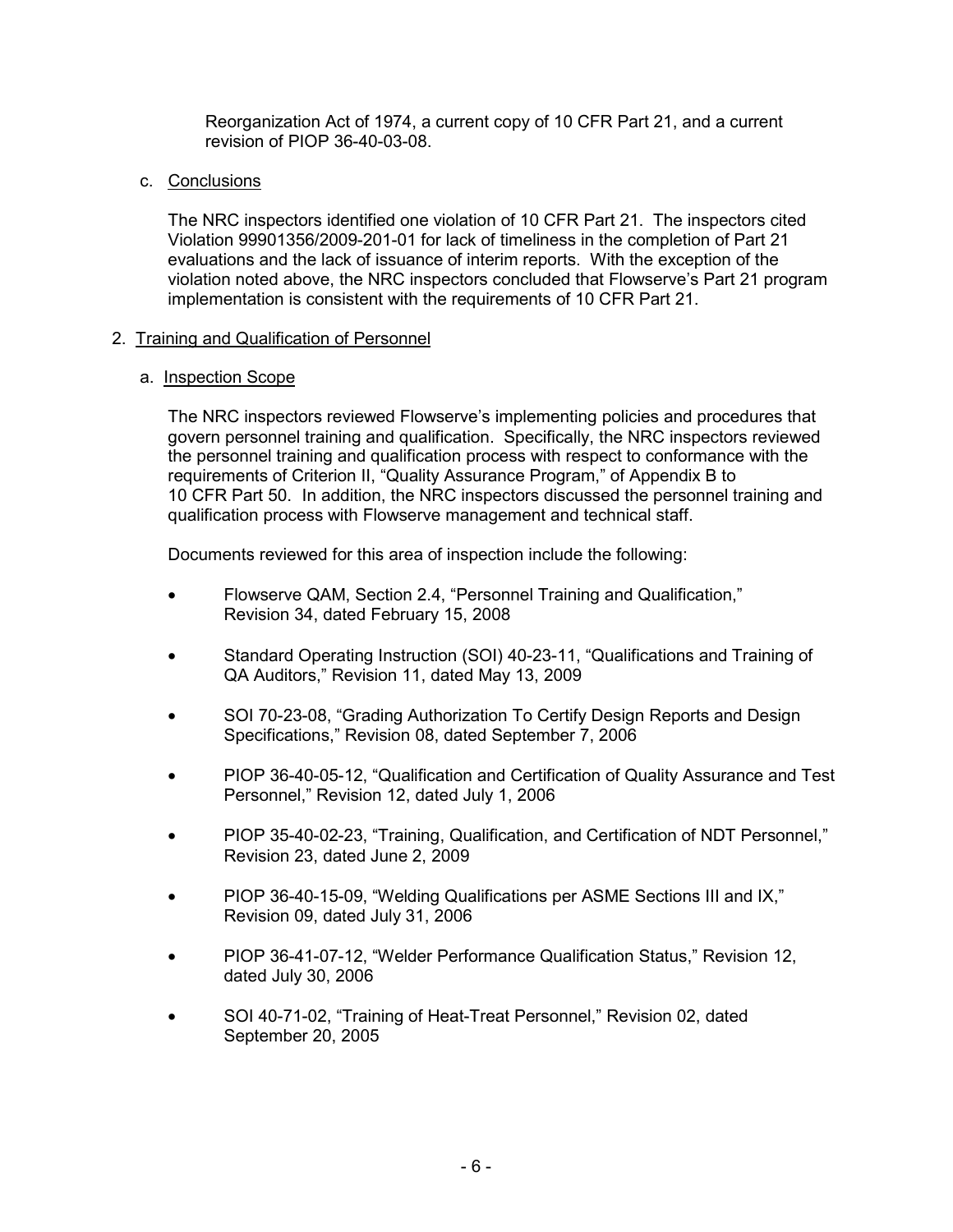### b. Observations and Findings

### b.1 Qualification and Training of Auditors and Inspection and Test Personnel

Section 2.4 of Flowserve's QAM describes the responsibilities and authority for establishing training and qualification requirements for Flowserve personnel.

The NRC inspectors reviewed training and qualification records for two auditors and three lead auditors. The records reviewed included training, experience, qualification credits, audit participation, examination scores, and annual evaluations approved by the Manager, Quality Assurance. The NRC inspectors found that Flowserve had documented training on the appropriate training record forms in accordance with Flowserve's procedures.

The NRC inspectors also reviewed training and qualification records for three inspectors, two calibration personnel, and two Level I test personnel. The records reviewed included education, experience, classroom and on-the job training, initial capability demonstration results, and triennial evaluations reviewed and approved by their managers. The NRC inspectors reviewed eye examination records, which were found to be current and conformed to procedural requirements. The NRC inspectors confirmed that the qualification records of the inspectors, and calibration and testing personnel were complete and met the requirements of Flowserve's procedures.

### b.2 Registered Professional Engineer Indoctrination and Training Activities

Section 3.1.9 of Flowserve's QAM describes the authority and responsibility and qualification requirements for a registered professional engineer (RPE) responsible for certifying activities in the field of valve design consistent with ASME Code requirements. The qualification records of the RPE must meet the requirements of ASME Code, Section III, Appendix XXIII.

The NRC inspectors reviewed qualification records for three RPEs. The records reviewed included documented evidence of education, training, and experience; copies of professional engineer licenses; records of continuous participation in design and ASME Code activities; and the review and approval of the Engineering Manager authorizing the RPE to certify design reports and design specifications on behalf of Flowserve.

#### b.3 Qualifications and Training of Nondestructive Test Personnel

Section 10.2 of Flowserve's QAM states that the training, qualification, and certification of nondestructive testing (NDT) personnel shall be accomplished in accordance with American Society for Nondestructive Testing SNT-TC-1A, "Personnel Qualification and Certification in Nondestructive Testing," consistent with ASME Code, Section III, and Flowserve's PIOP 35-40-02-23.

PIOP 35-40-02-23 describes the administration, training, examination, and certification of Flowserve's NDT personnel for ASME Code, Sections I, "Power Boilers," III, "Rules for Construction of Nuclear Power Plant Components," V, "Nondestructive Examination," and VIII, "Pressure Vessels – Division 1," and SNT-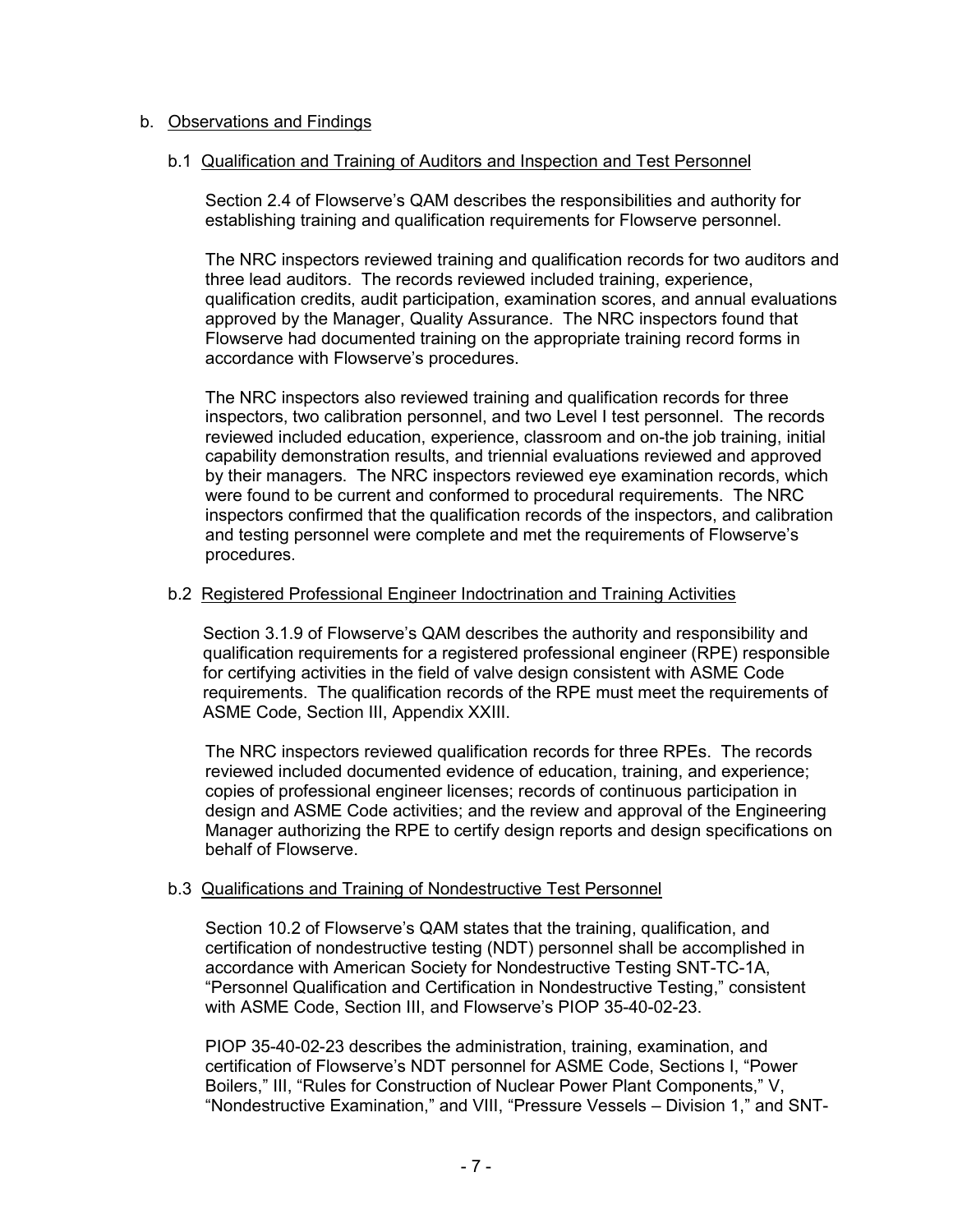TC-1A. PIOP 35-40-02-23 requires all NDT personnel to pass an annual eye examination. NDT Levels I and II personnel are requalified every 3 years, and Level III personnel are requalified every 5 years.

The NRC inspectors reviewed qualification records for six NDT personnel. The qualification records reviewed were accurate, current, and met the requirements of ASME Code, Section III, and ASNT-TC-1A. The eye examination records of NDT personnel were current and conformed with the requirements of PIOP 35-40-02-23.

### b.4 Qualifications and Training of Welders and Brazing Operators

Section 9.4 of Flowserve's QAM describes the responsibilities, authority, and methods for qualifying welders and brazing operators. Performance qualification records for welder and brazing operators is evaluated and updated biannually.

PIOP 36-40-15-09 provides guidelines to ensure that each welder and brazing operator qualifies and maintains his or her qualifications as required by ASME Code, Section IX, "Welding and Brazing Qualifications."

The NRC inspectors reviewed qualification records for four welders and for one brazing operator. The records indicated that each welder and the brazing operator were qualified in accordance with the requirements of Flowserve's QAM and ASME Code, Sections III and IX. The NRC inspectors found that the performance qualification records of the welders and the brazing operator were current and that they were evaluated every 6 months in accordance with the requirements of ASME Code, Section IX.

## b.5 Heat-Treat Operator Indoctrination and Training

Section 9.3 of Flowserve's QAM describes the responsibilities and authority and the indoctrination and training to qualify heat-treat operators.

SOI 40-71-02 describes the authority, responsibilities, and necessary procedural details and controls to qualify heat-treat operators. The procedure included the qualification requirements, certification of qualification, maintenance of qualification, and documentation to qualify heat-treat operators.

The NRC inspectors reviewed a sample of training records for heat-treat operators and noted that the necessary training was complete and that it was documented on appropriate forms reviewed and approved by the Supervisor, Metallurgical Process Control. The NRC inspectors determined that heat-treat operators met the indoctrination and training requirements of Flowserve's QAM and procedures.

#### c. Conclusions

The NRC inspectors concluded that Flowserve's program requirements for training and qualification of personnel are consistent with the requirements of Criterion II of Appendix B to 10 CFR Part 50. Based on the limited records reviewed, the NRC inspectors concluded that Flowserve's QAM and associated training and qualification procedures were adequate and effectively implemented.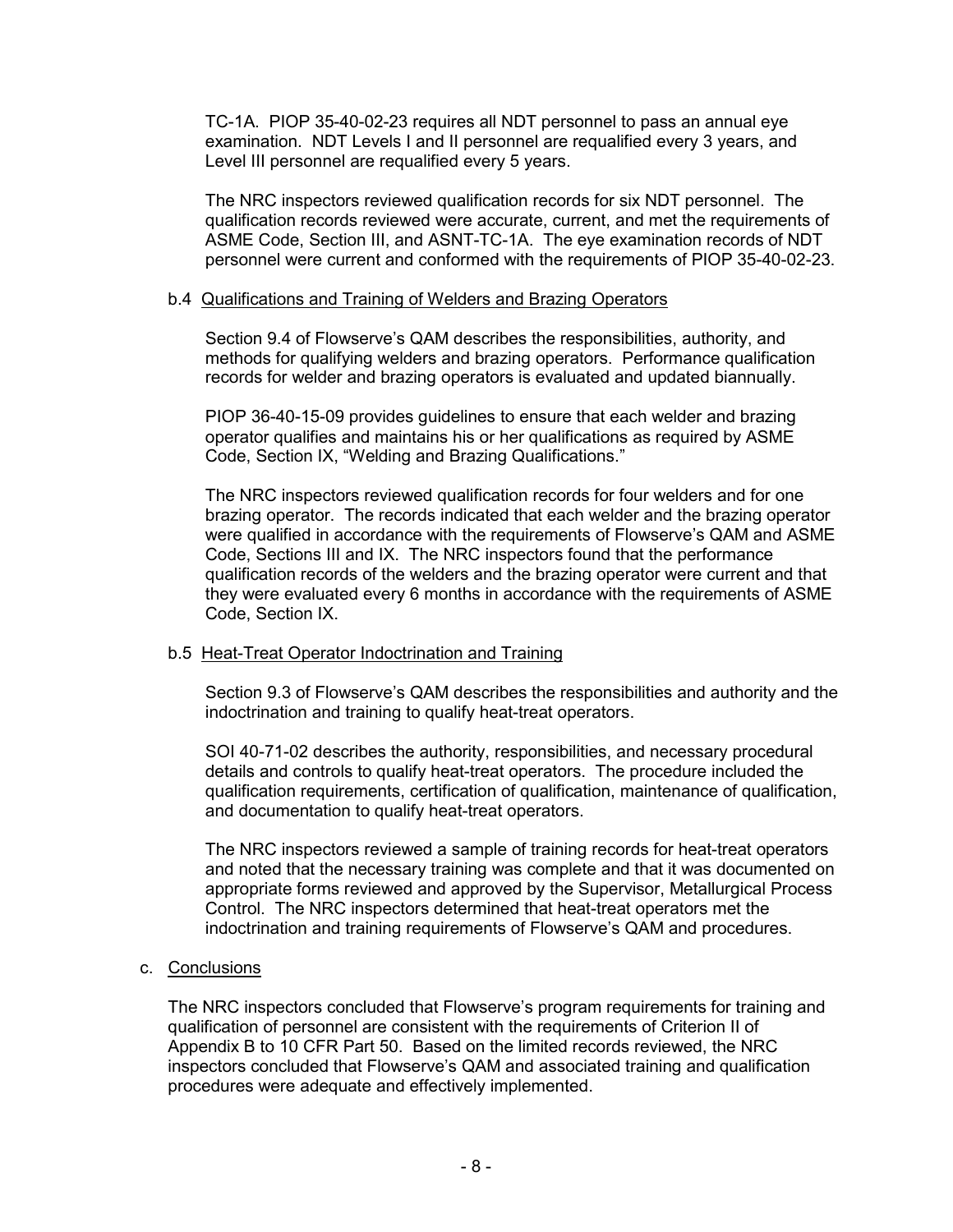## 3. Design Control

## a. Inspection Scope

The NRC inspectors reviewed Flowserve's implementing policies and procedures that govern design control in accordance with the requirements of Criterion III, "Design Control," of Appendix B to 10 CFR Part 50. Specifically, the NRC inspectors reviewed PIOP 36-70-03-27, "Design Control," Revision 27, dated May 13, 2009, and interviewed the Design Engineering and Research and Development Managers and members of their staff

Flowserve has been awarded the contract for the manufacturing of the main steam isolation valves (MSIV) and main feedwater isolation valves (MFIV) for the AP1000 design. The NRC inspectors focused their inspection activities on the design and initial receipt control activities associated with the MSIV order. The NRC inspectors inspected Flowserve's design control process by reviewing various job "travelers," onsite inspection, testing, and finishing and packing activities. In addition, the NRC inspectors reviewed the following documents:

- PIOP 36-70-03-27, "Design Control," Revision 27, dated May 13, 2009
- PIOP 36-70-02-24, "Engineering Change Notices," Revision 24, dated May 13, 2009
- PIOP 36-70-07-10, "Emergency Drawing Change Procedure," Revision 10, dated February 17, 2009
- PIOP 36-70-12-09, "Development, Revision, and Distribution of Assembly (Sales) Drawings," Revision 09, dated December 22, 2004
- SOI 70-38-06, "Requirements for Purchased or Leased Computer Programs for Product Design and Analysis," Revision 06, dated June 22, 2009
- AP 1000 Design Specification No. APP-PV64-Z0-001, "Main Steam Isolation Valve, ASME Boiler and Pressure Valve Code, Section III, Class 2," Revision 1
- AP1000 Valve Data Sheet No. APP-PV64-Z0R-001, "Main Steam Isolation Valve, ASME, Section III, Class 2 Valve Data Sheet Report," Revision 2
- AP1000, MSIV Drawing No. APP-PV64-V2-001, Sheets 1–21
- Flowserve QAP No. 08-91056, "Quality Assurance Plan for Westinghouse Electric Co., LLC/China Nuclear Island, MSIVs with A-510 Actuators," Revision 7
- Flowserve Purchase Order (PO) 80965-1 for Retainer Gasket, Part No. 006780989105601
- Scot Forge Company Certification of Compliance for Flowserve PO 80965-1
- Flowserve PO 80444 for Ring Seat, Part No. 006780989105601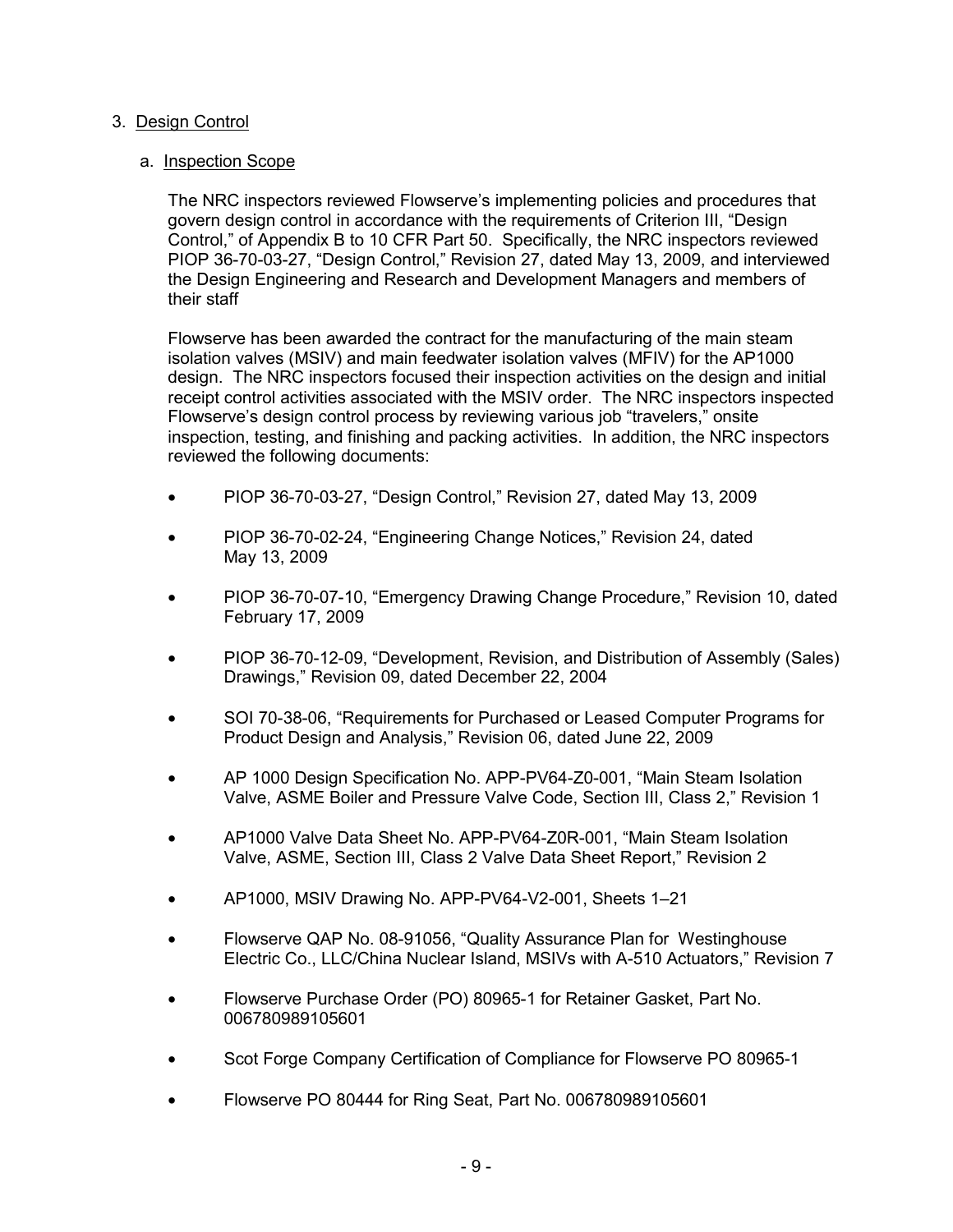- Scot Forge Company Certification of Compliance for Flowserve PO 80444
- Edward Valves, Product Specification Objective for the American National Standards Institute (ANSI) Class 3, 300 Flite-Flow Product Line Extension
- Flowserve Flow Control Division, "Gate Valve Design Manual," PS/D 73-01, Project 2830, Fourth Edition, November 14, 1975
- Flowserve Nuclear Design Control Checklist for MSIV Orders: Sales Order No. 91056, Order Code N
- Wyle Laboratories report, "Evaluation Report for Time and Temperature Effect in Edwards Type A/Gas/Hydraulic Actuator Supplied by Flowserve Corporation for Use in Various Nuclear Power Plants"
- Flowserve RAL-3690, "Seismic Report," Revision 1
- Flowserve RAL-11561, "Actuator Sizing Report," Revision 0
- Flowserve RAL-20201, "Size 38x36x38 Figure B14311(WCE)BDDJMMDTY with Edward A-510 Actuator," Revision 0

### b. Observations and Findings

The NRC inspectors reviewed the Westinghouse AP1000 MSIV design specification and valve data sheet and key Flowserve-developed design control documents to verify Flowserve's design control process. The NRC inspectors verified that the Westinghouse AP1000 MSIV design specification was translated into appropriate manufacturing design documents by Flowserve personnel. Specifically, the Flowserve design plan (checklist) for the AP1000 MSIV documented the required design control activities needed to implement the project, including, but not limited to, the customer-specified reviews, design input development, design report preparation, layout, drawings, and design verification requirements. The Flowserve product specification design document for the basic gate valve used for the AP1000 MSIV contained the basic design rules, design layout, and detail drawings for the product line. The Flowserve design report included technical details such as applicable codes, calculations, background information, results from information research, component drawings, machine drawing parts, and references to qualification and test reports. The Flowserve QAPs, all governing specifications for traceable components, included PO specifications, codes, and Authorized Nuclear Inspector (ANI) review requirements. In addition, the NRC inspectors reviewed qualification and test reports for a smaller but similar valve and operator assembly that will be used to qualify the AP1000 MSIVs. The NRC inspectors concluded that the Flowserve generated documents met the requirements of the Flowserve design control procedures and QAM.

The NRC inspectors reviewed the Westinghouse AP1000 MSIV valve procurement specification and valve data sheet to verify that Flowserve correctly translated these design inputs into specifications, drawings, and procedures for the manufacture of the MSIV valve and operator. All review activities of Flowserve's specification documents and drawings were verified to conform to code requirements and Westinghouse specifications and data sheets. The NRC inspectors also reviewed the Flowserve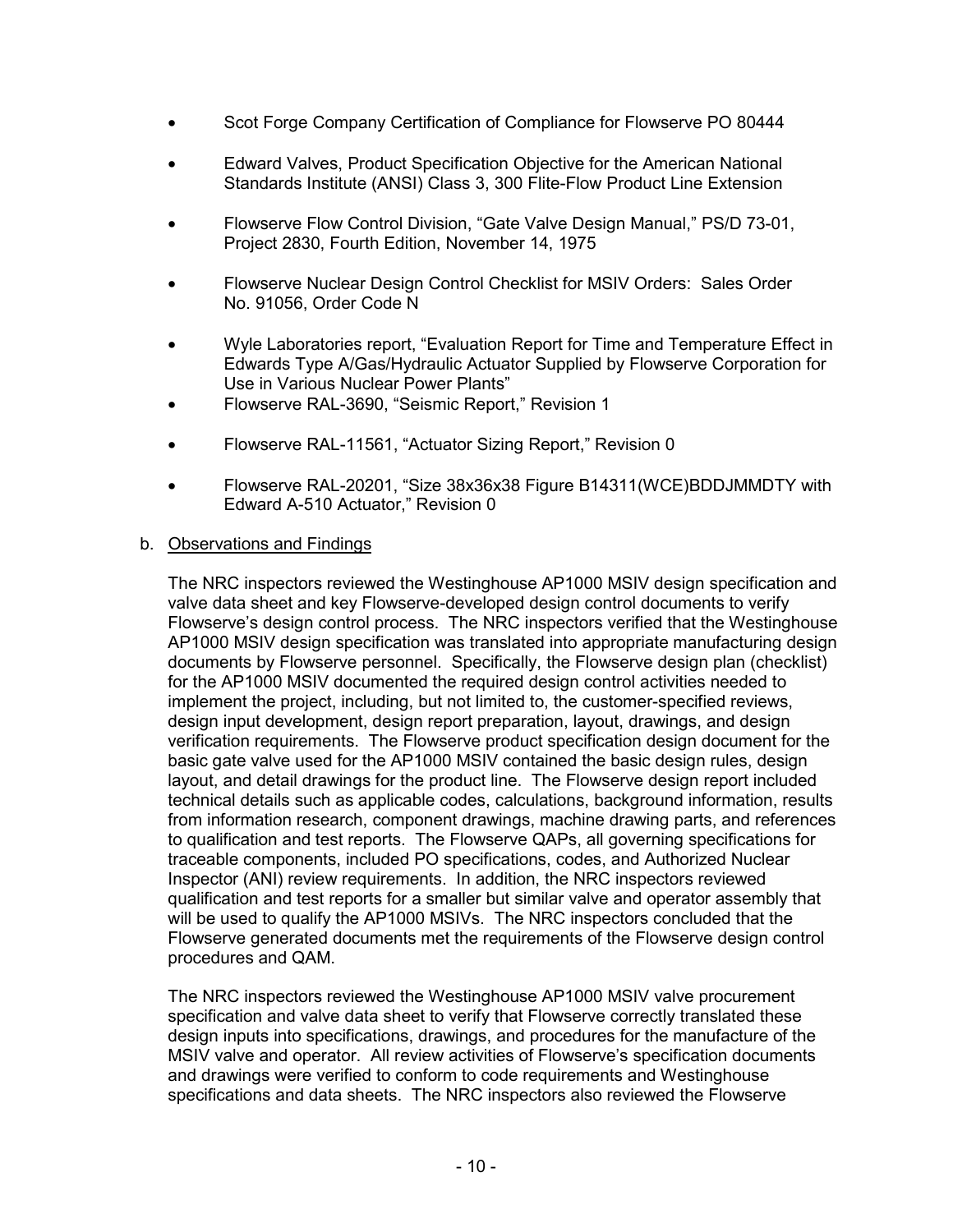procedures for the development, review, and revision of engineering drawings. All drawings reviewed conformed to Flowserve's procedures.

In general, the NRC inspectors concluded that the AP1000 MSIV design control process was consistent with the applicable regulatory requirements, and that Flowserve had correctly translated the design basis into the applicable specifications, drawings, procedures, and instructions. The NRC inspectors confirmed that the appropriate quality standards were specified and included in design documents; that sufficient coordination between Westinghouse and Flowserve for the AP1000 MSIV is taking place; that independent verifications/checks were integrated into the process and were being performed; that required qualification tests were being performed; and that design changes were being effectively controlled and approved.

## c. Conclusions

The NRC inspectors concluded that Flowserve design control processes and practices were consistent with the requirements of Criterion III of Appendix B to 10 CFR Part 50 and of the ASME Code, Sections III and VIII. The NRC inspectors concluded that Flowserve's QAM processes and practices relative to the AP1000 MSIV design were being effectively implemented.

### 4. Control of Purchased Material, Equipment, and Services and Audits

### a. Inspection Scope

The NRC inspectors reviewed Flowserve's policies and implementing procedures that govern the control of internal and external audits to verify compliance with the requirements of Criterion VII, "Control of Purchased Material, Equipment, and Services," and Criterion XVIII, "Audits," of Appendix B to 10 CFR Part 50. The NRC inspectors reviewed a sample of internal and external audit reports to evaluate compliance with program requirements and adequate implementation of those requirements. In addition, the NRC inspectors reviewed corrective actions that address deficiencies identified by the audit findings for adequacy and timeliness.

Documents reviewed for this area of inspection include the following:

- Flowserve QAM, Section 7.0, "Control of Purchased Material, Items, and Services," Revision 34, dated February 15, 2008
- Flowserve QAM, Section 18.0, "Audits"
- PIOP 36-40-23, "Quality Assurance Internal Audits," Revision 15, dated May 13, 2009
- PIOP 36-41-01, "Procedure for Performance of Vendor Audits and Assessments," Revision 20, dated March 3, 2006
- Flowserve "2009 Internal Audit Schedule"
- Flowserve "Internal Quality Audit Plan" for the first quarter 2009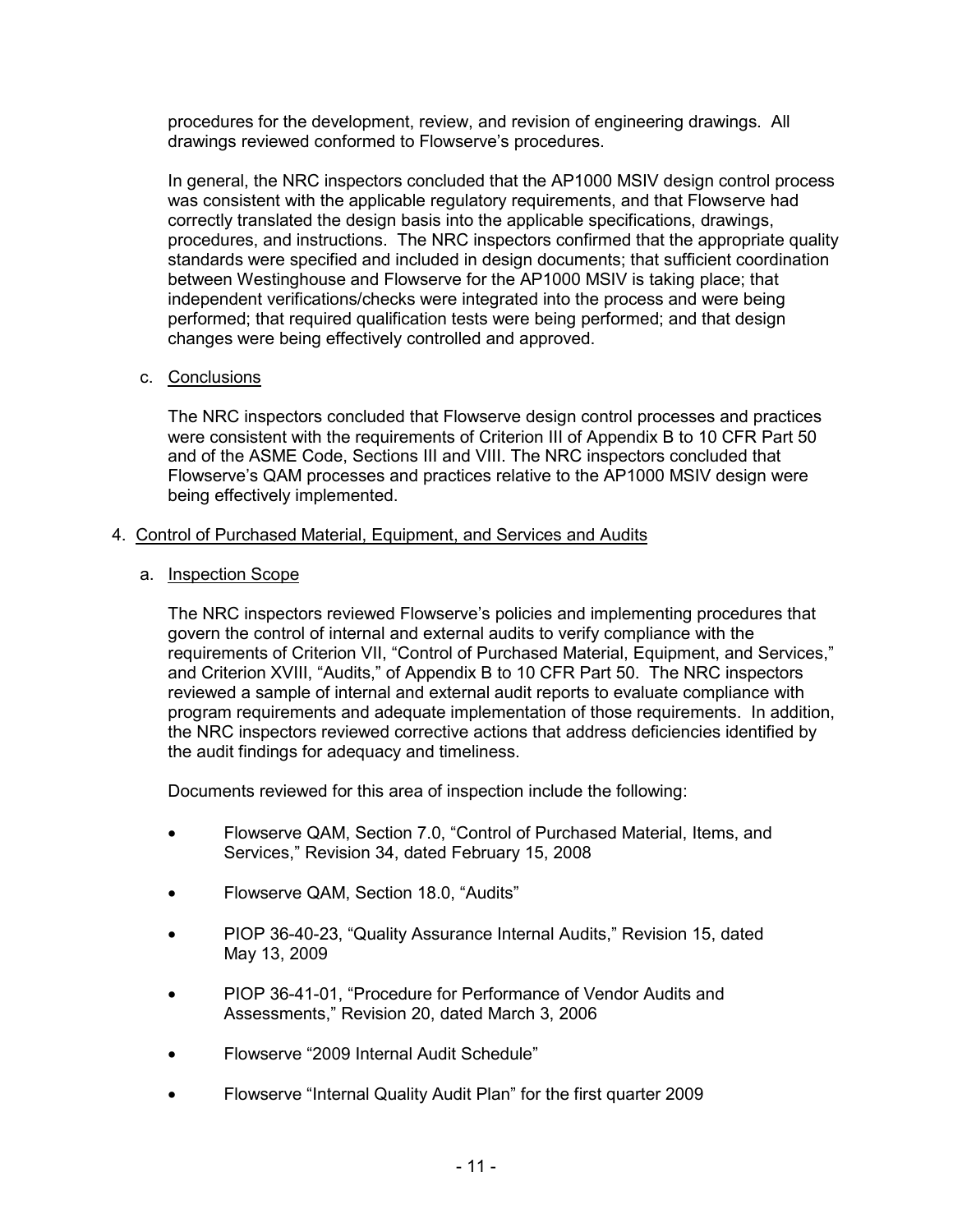- Flowserve "Internal Quality Audit Report, First Quarter, 2009," design control results
- Flowserve "2008 Internal Audit Schedule"
- Flowserve "Internal Quality Audit Plan" for the second quarter 2008
- Flowserve "Internal Quality Audit Report, Second Quarter, 2008," results of corrective action items
- QPCAP Nos. 355, 359, 360, 365, and 366
- Ralph A. Hiller Company "Supplier Audit Report" for the Pittsburgh Valve & Fitting Company audit performed from February 25–27, 2009
- Audit Package, Wyle Laboratories, W-2008-042, Nuclear Industry Assessment Committee (NIAC) No. 14048, March 10–12, 2009
- Letter dated February 10, 2009, from Trentec to Flowserve Corporation, "NIAC Member Assessment of Flowserve Corporation Conducted from
- January 6–9, 2009"

## b. Observations and Findings

Section 7.0 and Section 18.0 of Flowserve's QAM establish requirements for external and internal audits, respectively.

The NRC inspectors reviewed of Section 7.0 of Flowserve's QAM to identify the requirements for performing the initial survey of vendors' facilities to verify that their QA programs comply with the applicable requirements of codes and other specifications before the vendors are added to the Flowserve Approved Vendor List. The QAM requires that additional audits of nuclear vendors be performed commensurate with the schedule of production or procurement and at least once triennially during intervals when the vendors control material, items, and services. Such audits will be supplemented with annual audits or performance assessments documenting the effectiveness of vendors' quality programs to verify compliance with applicable requirements. Audits of vendors of non-code, critical valve parts and services, including calibration service providers, shall be performed at intervals not to exceed 3 years.

The NRC inspectors reviewed of Section 18.0 of Flowserve's QAM to identify the requirements for a system of planned and periodic internal audits and to determine the effectiveness of the program. The internal audits are being performed in accordance with written procedures and check lists. The QAM requires that appropriately trained personnel who do not have direct responsibilities in the areas being audited perform these audits and that management responsible for the audited areas document and review the results of the audit. The QAM also requires that all findings be documented and responded to within 30 days. PIOP 36-40-23 implements these QAM requirements. The NRC inspectors reviewed the following internal and external audits.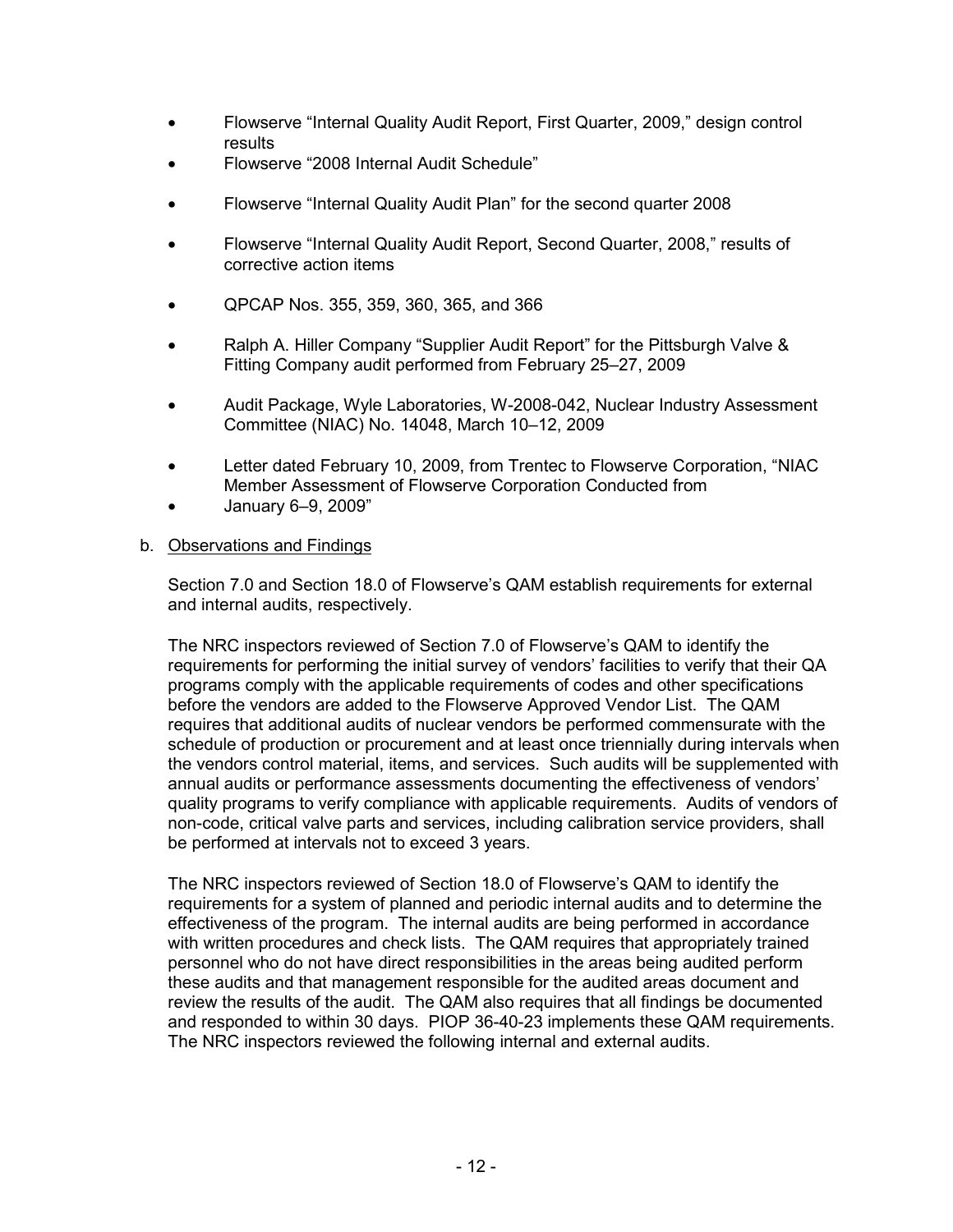## (1) Internal Quality Audit, Design Control Process

The NRC inspectors reviewed Flowserve's "Internal Quality Audit Plan" for the first quarter 2009; the "Internal Quality Audit Report, First Quarter, 2009;" the 16 page design control process audit check list; and other audit-related documentation. The audit report did not identify any findings and determined that Flowserve was implementing its design control process consistent with the QAM without any exception.

## (2) Internal Quality Audit, Corrective Action Program

The NRC inspectors reviewed Flowserve's "Internal Quality Audit Plan" for the second quarter 2008; the "Internal Quality Audit Report, Second Quarter, 2008;" the two-page corrective action program audit check list; QPCAP Nos. 355 (open), 359 (closed), 360 (closed), 365 (being developed), and 366 (being developed); and other audit-related documentation. The audit report did not identify any findings, however, corrective actions were being written when appropriate and are being followed through to closure.

## (3) External Quality Audit, Pittsburgh Valve & Fitting Company

The NRC inspectors reviewed the "Supplier Audit Report" for the Pittsburgh Valve & Fitting Company audit that Ralph A. Hiller Company, a Nuclear Industry Assessment Committee (NIAC) member company, performed from February 25– 27, 2009. This audit was conducted as an NIAC assessment that various NIAC member organizations, including Flowserve, would share.

The scope of this audit included order entry, procurement, auditing, traceability, handling and storage, and other QA-related activities as applicable to regulatory and customer-specific requirements. Four findings were identified. On the basis of this NIAC audit, Flowserve determined that the Pittsburgh Valve & Fitting Company does not meet the requirements of its QAM and therefore removed the company from its Approved Vendor List.

## (4) External Quality Audit, Wyle Laboratories

The NRC inspectors reviewed the assessment report for the Wyle Laboratories, LLC, audit that Westinghouse Nuclear Services, a NIAC member company, performed from March 10–12, 2009.

The scope of this audit included Wyle Laboratories' compliance to the applicable quality program requirements and implementation of its QA Program in accordance with the requirements of Appendix B to 10 CFR Part 50; 10 CFR Part 21; NQA-1-1994; SNT-TC-1992 (non-code supplier); ANSI N45.2-1977; Institute of Electrical and Electronics Engineers (IEEE) 323-1974; IEEE 344-1975; Wyle Laboratories' QAM, Revision 2; and Wyle Laboratories' applicable technical and quality and administrative procedures. The audit identified two findings.

At the time of this NRC inspection, Westinghouse Nuclear Services had not documented a final conclusion on the Wyle Laboratories audit. However,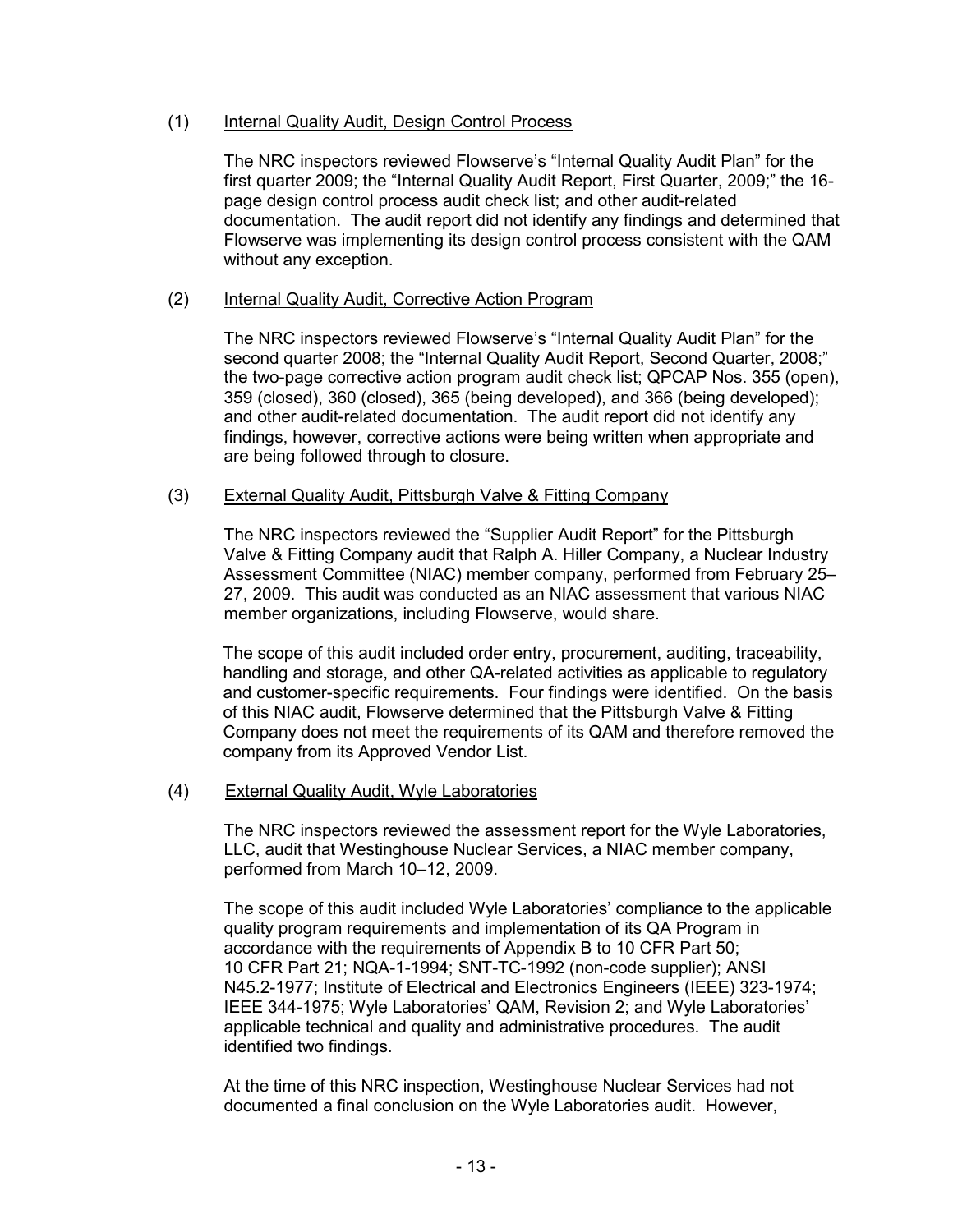Flowserve issued its own QPCAP to track the two audit open items. Flowserve continues to maintain Wyle Laboratories on its Approved Vendor List pending final resolution of the open items.

## c. Conclusions

The NRC inspectors concluded that Flowserve is implementing its control of purchased materials, equipment, and services and its audit requirements consistent with the regulatory requirements of Criterion VII and Criterion XVIII of Appendix B to 10 CFR Part 50, respectively. Based on the sample of audits reviewed, the NRC inspectors determined that Flowserve was implementing its policies and associated procedures effectively.

## 5. Control of Measuring and Test Equipment

## a. Inspection Scope

The NRC inspectors reviewed the Flowserve policies and procedures that govern the control of measuring and test equipment (M&TE) to verify conformance to the requirements of Criterion XII, "Control of Measuring and Test Equipment," of Appendix B to 10 CFR Part 50. Specifically, the NRC inspectors reviewed the following Flowserve policies and procedures:

- Flowserve QAM, Section 12, "Control of Measuring and Test Equipment," Revision 34, dated February 15, 2009
- PIOP 36-40-06-19, "Gage Control," Revision 19, dated August 7, 2007
- SOI 40-59-21, "Gage Calibration, Calibration Intervals, and Instructions," Revision 21, dated August 8, 2007
- SOI 40-10-08, "Inspection, Calibration, and Control of Pressure Gages," Revision 08, dated January 25, 2005
- SOI 40-21-09, "Monitoring Welding Electrode Baking Ovens," Revision 09, dated June 17, 2004
- SOI 40-22-06, "Calibration of Testing Equipment in Metallurgical Process Control," Revision 06, dated June 14, 2004
- Flowserve Heat-Treat Manual, Section 7.0, "Calibration and Monitoring of Heat-Treat Recorders and Furnaces," Revision 10, dated June 10, 2000

The NRC inspectors reviewed a sample of calibration records for various M&TE, calibration recall schedules, and the disposition methods for out-of-tolerance instrumentation to verify compliance with the requirements for control of M&TE.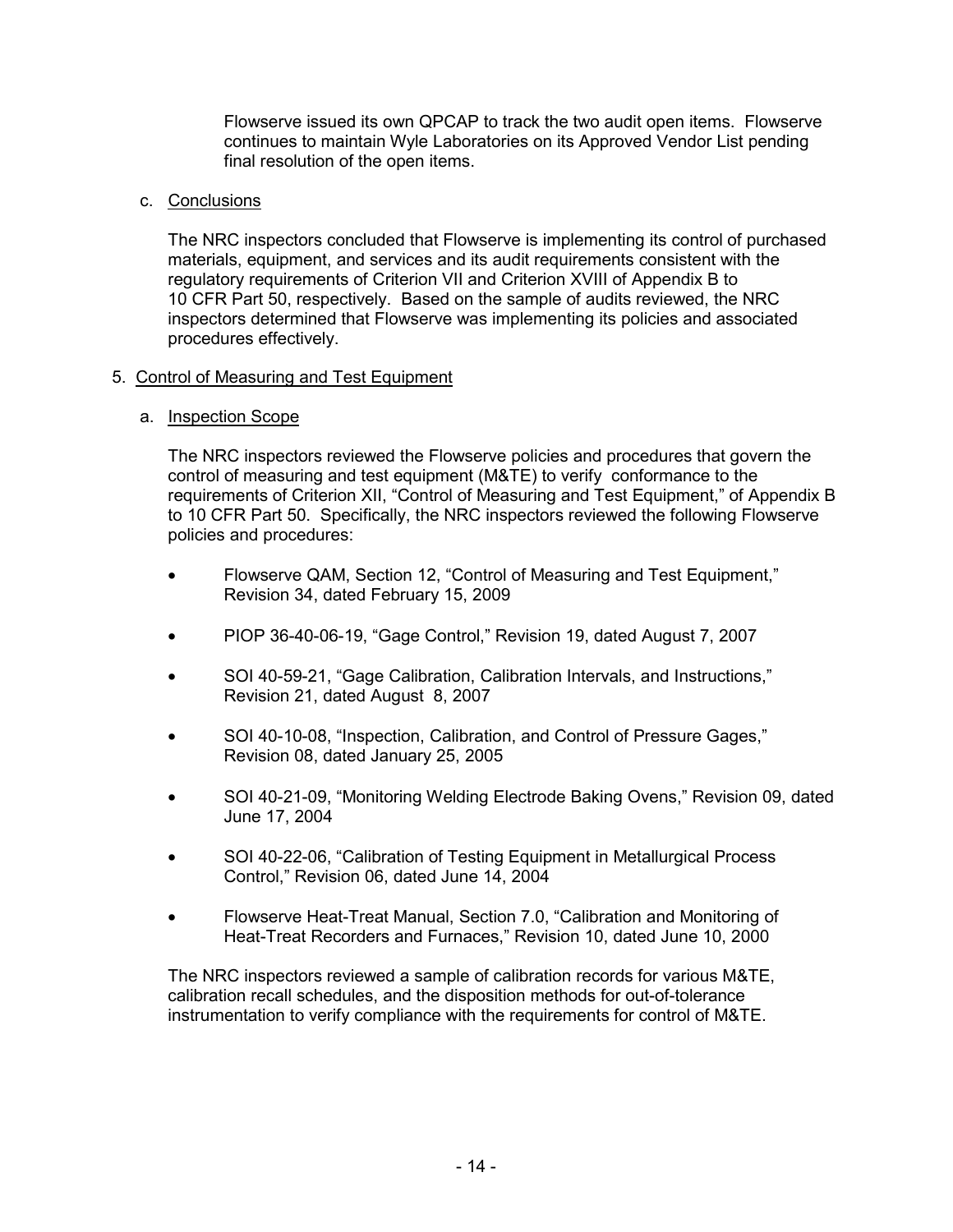### b. Observations and Findings

Section 12 of Flowserve's QAM establishes requirements and assigns responsibilities for the control of M&TE. The program ensures that tools, gauges, instruments, and other M&TE and devices used in activities affecting quality are of the proper range, type, and accuracy to verify conformance to established requirements. Subcontracting of calibration activities is performed in accordance with Section 7.0 of Flowserve's QAM.

PIOP 36-40-06-19 describes the process for controlling and evaluating an out-oftolerance instrumentation.

PIOP 36-40-18-12 establishes the methodology and responsibilities for calibrating voltmeters and ammeters installed on welding machines. Ammeters and voltmeters are calibrated on a quarterly basis using calibrated instruments traceable to nationally recognized standards and records of calibration maintained in gage laboratory files.

The NRC inspectors selected a sample of pressure test gauges; weld electrode ovens, weld machines, metallurgical test equipment, and heat-treat ovens and reviewed their calibration records for consistency and completeness. The NRC inspectors found that the calibration records for micrometers and vernier calipers used by quality control (QC) inspectors were complete. The NRC inspectors verified that the M&TE sampled at the inspection bench, test facility, welding facility, and heat-treat facility had appropriate calibration stickers and current calibration dates, including the calibration due date. The NRC inspectors selected a sample of the M&TE used by QC inspectors for final inspection identified on in-process job orders and reviewed the calibration records for consistency and compliance to procedures.

The NRC inspectors reviewed a sample of records for out of-tolerance equipment that was documented on reject tickets. The out-of-tolerance equipment was reviewed and evaluated for validity of previous inspection or test results and for the acceptability of those items previously inspected or tested.

The NRC inspectors observed activities at Flowserve's gage calibration laboratory. The NRC inspectors verified that the gage laboratory M&TE was calibrated using procedures and standards traceable to known industry standards. The NRC inspectors verified that Flowserve maintained appropriate environmental controls. In addition, through interviews with several calibration personnel and reviews of their qualification records, the NRC inspectors concluded that the calibration personnel were knowledgeable and qualified.

## c. Conclusions

The NRC inspectors concluded that Flowserve's program requirements for control of M&TE were consistent with the regulatory requirements of Criterion XII of Appendix B to 10 CFR Part 50. Based on the limited sample of calibration records reviewed, evaluation of the controls established within Flowserve's gage calibration laboratory, and observation of a sample of calibration activities performed by Flowserve, the NRC inspectors concluded that Flowserve was implementing its QAM and associated M&TE procedures effectively.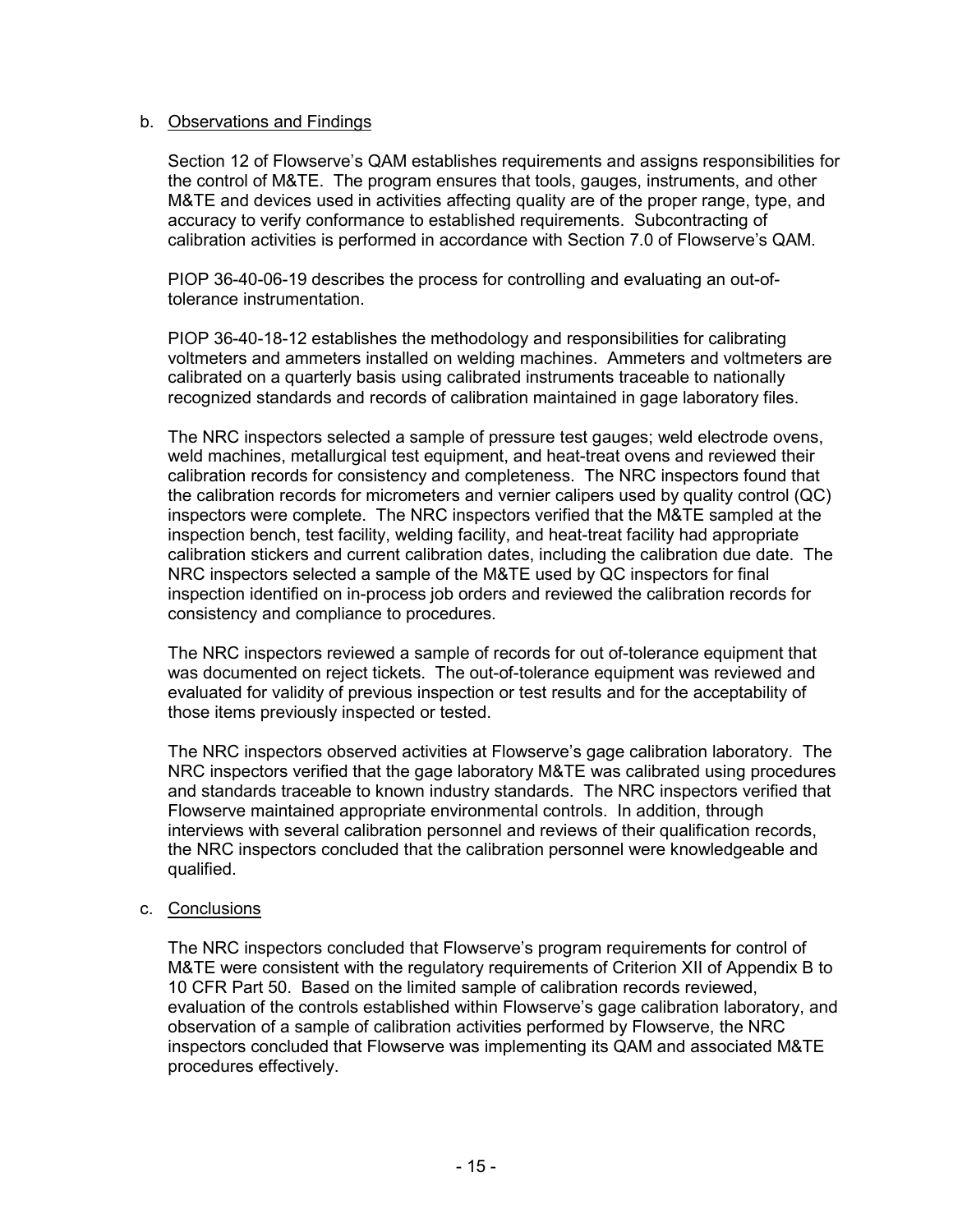## 6. Control of Nonconforming Materials, Parts, or Components

## a. Inspection Scope

The NRC inspectors reviewed Flowserve's QA policies and implementing procedures that govern the control of nonconformances and a sample of reject tickets and complaint reports to verify compliance with the requirements of Criterion XV, "Nonconforming Materials, Parts, or Components," of Appendix B to 10 CFR Part 50. Specifically, the NRC inspectors reviewed the following policies, procedures, and documents:

- Flowserve QAM, Section 15.1, "Nonconforming Incoming Materials," Revision 34, dated February 15, 2008
- Flowserve QAM, Section 15.2, "Nonconforming in Process Materials," Revision 34, dated February 15, 2008
- PIOP 36-40-10-14, "Nonconforming Material Control—Rejection Procedure, Materials Review Board Involvement," Revision 14, dated June 2, 2009
- PIOP 36-40-26-11, "Complaint Report Procedure," Revision 11, dated September 15, 2007
- PIOP 36-40-28-05, "Deviation Disposition Request," Revision 5, dated October 26, 2005
- Reject Ticket No. 120222, dated February 4, 2009
- Reject Ticket No. 121053, dated January 28, 2009
- Reject Ticket No. 122287, dated February 27, 2009
- Reject Ticket No. 122306, dated February 26, 2009
- Reject Ticket No. 122791, dated January 9, 2009
- Reject Ticket No. 120445, dated October 30, 2008
- Reject Ticket No. 123341, dated July 7, 2009
- Complaint Report No. 5447
- Complaint Report No. 5070
- Complaint Report No. 5248
- b. Observations and Findings

Sections 15.1 and 15.2 of Flowserve's QAM describe, in part, the general requirements for the implementation of a nonconforming material control system as it relates to incoming and in-process materials, respectively. Section 15.1.4 states, in part, that the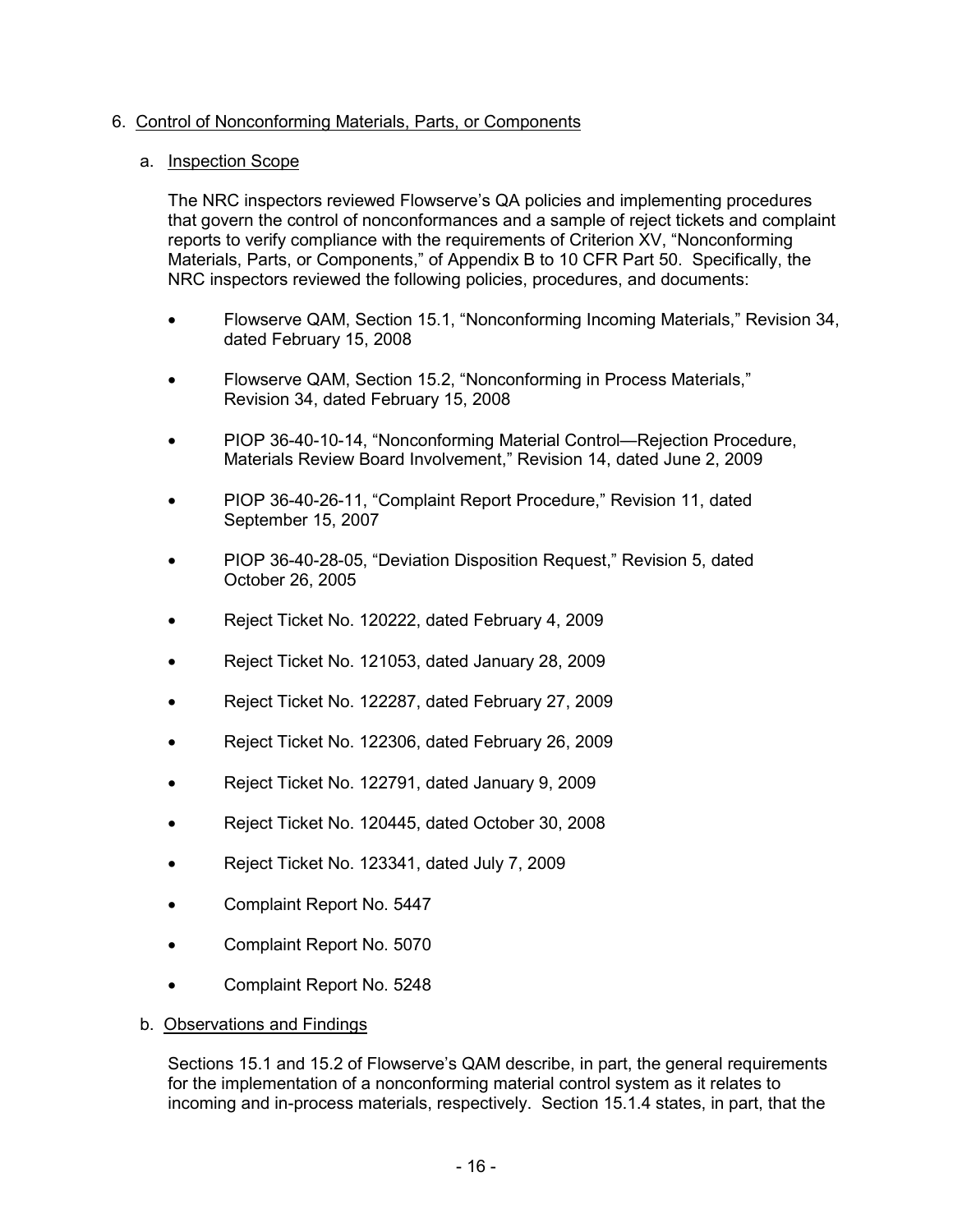applicable drawings and specifications pertinent to the nonconforming item shall be retrieved to review the condition and determine possible corrections.

PIOP 36-40-10-14 outlines the control of nonconforming material or software (paperwork), both purchased and manufactured, by a reject ticket, its routing card, subsequent retention, and the use of the reject ticket as an analytical tool for establishing trends and determining root causes. Section 3.1.2 states in part that if the decision is to rework, the inspector will consult with Manufacturing Engineering and/or Metallurgical Process Control to determine necessary operations, sequences, and departments involved for rework of the nonconforming material.

PIOP 36-40-26-11 defines areas of responsibility and describes specific actions to be taken when a complaint report is received at the Flowserve facility in Raleigh, NC. If it is required, a QPCAP is opened. In addition, the complaint report is reviewed for possible Part 21 evaluations.

PIOP 36-40-28-05 provides a system for preparation, approval, and submittal of deviation disposition requests. When the product complies with applicable code and industry standards but is not in full compliance with customer specifications, Flowserve may analyze the product and the specification on a case-by-case basis to determine if the product is suitable for its intended application. If Flowserve deems that the product is acceptable for its intended application, it may request the customer acceptance of the product through a design deviation request.

The NRC inspectors toured the shop floor and verified that nonconforming materials, parts, and components were appropriately segregated. The NRC inspectors reviewed seven reject tickets and three complaint reports. With the exception of the example described below, the NRC inspectors found that nonconforming items were reviewed and dispositioned in accordance with documented procedures as scrapped, repair/rework, or use-as-is. The dispositions contained technical justifications documenting the nonconforming items as repair or use-as-is. In addition, with the exception of the example described below, the NRC inspectors found that nonconformances to design requirements dispositioned as repair or use-as-is were subject to design control measures commensurate with those applied to the original design.

While walking the shop floor, the NRC inspectors observed the post-repair inspection of three weld repaired valve bodies that had been identified as nonconforming on Reject Ticket No 120445. The NRC inspectors requested a copy of the QAP listed on the reject ticket, QAP No. 99912, from the QC inspector to verify the use of correct procedures against those listed on the reject ticket. Upon review of the QAP No. 99912, the NRC inspectors identified that the incorrect weld repair procedure was documented on the reject ticket and used in the rework instructions on Reject Ticket No. 120445 for the three nonconforming valve bodies. The valve bodies were to be manufactured in accordance with QAP No. 99912, which stated that weld procedure P1-323N shall be used for weld repairs of this type. However, the repair was performed using weld procedure P1-321N. Based on discussions with Flowserve management, the NRC inspectors determined that Flowserve failed to retrieve the applicable drawings and specifications pertinent to the three nonconforming valve bodies, as required by Section 15.1.4 of the Flowserve QAM. This failure resulted in the wrong weld procedure being documented on Reject Ticket No. 120445 and implemented during weld repair of three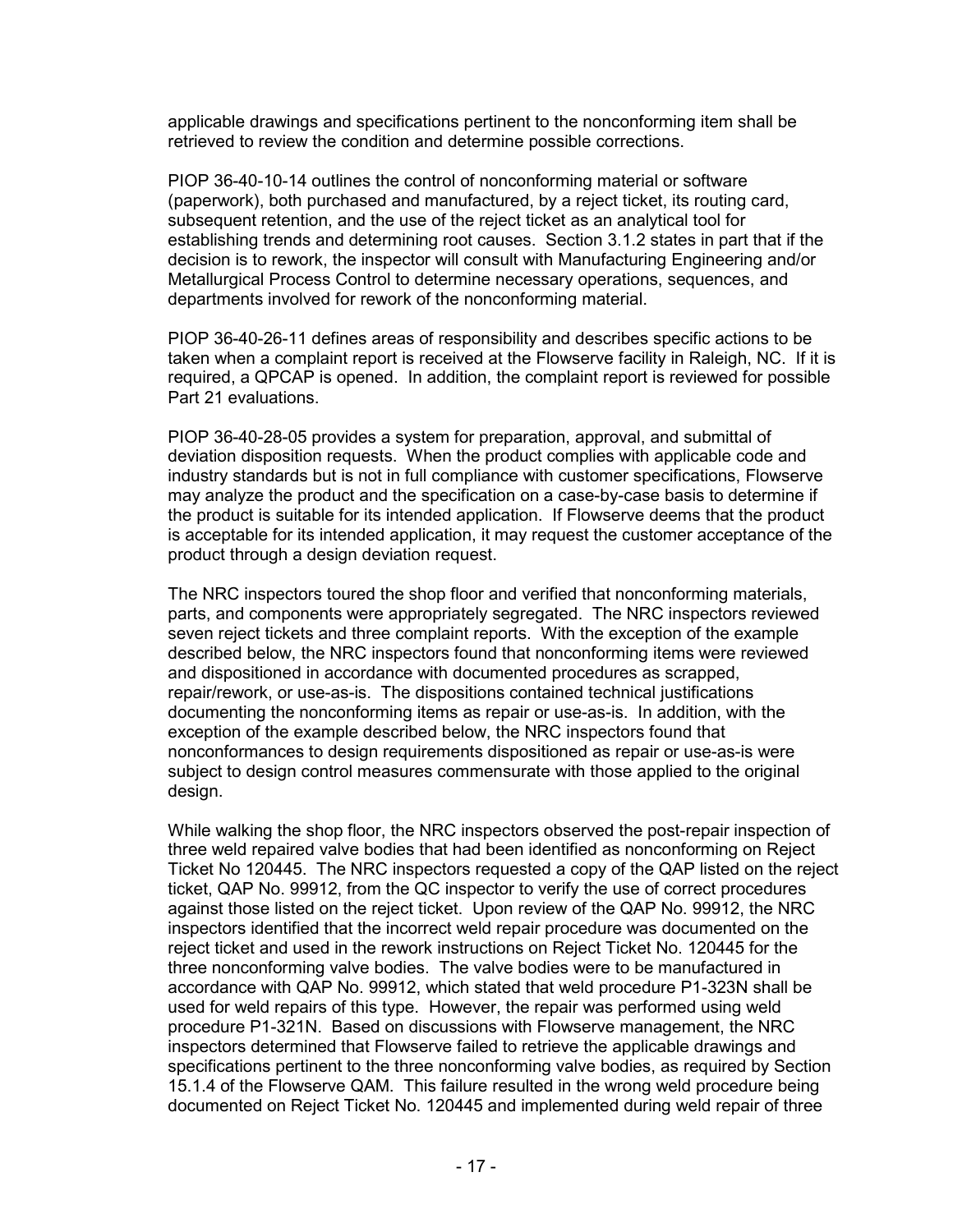nonconforming valve bodies. This issue has been identified as Nonconformance 99901356/2009-201-02. In addition, the NRC inspectors noted that PIOP 36-40-10-14 does not provide adequate instructions to implement the requirements of Section 15.1.4 of the QAM.

In response to the NRC inspectors' identification of this nonconformance, Flowserve issued Reject Ticket No. 123341 to address the use of the incorrect weld repair procedure. Flowserve evaluated the nonconformance and determined that weld procedure P1-321N is more stringent than weld procedure P1-323N because it has additional requirements for impact testing. In addition, both repair processes use the same welding procedure qualification report; therefore, Flowserve dispositioned the items as use-as-is. In addition, Flowserve opened QPCAP No. 516, dated July 7, 2009, documenting the use of the incorrect weld repair procedure. Flowserve performed a root cause evaluation and determined that rework instructions were not adequately verified against the QAP. Flowserve reviewed QPCAP No. 516 with all personnel responsible for developing welding instructions. In addition, Flowserve reviewed all 2009 reject tickets associated with weld repairs against their respective QAP requirements and found that the correct weld repair procedure was used in all other cases. Flowserve provided the NRC inspectors with documented evidence of training and the reject ticket review.

## c. Conclusions

The NRC inspectors issued Notice of Nonconformance 99901356/2009-201-02 to document Flowserve's failure to rework nonconforming components in accordance with documented procedures and its failure to retrieve the applicable drawings and specifications pertinent to the nonconforming components, as required by the Flowserve's QAM and associated implementing procedures. With the exception of Nonconformance 99901356/2009-201-02, the NRC inspectors concluded that Flowserve's QA policies and implementing procedures that govern the control of nonconformances are consistent with the requirements of Criterion XV of Appendix B to 10 CFR Part 50.

## 7. Corrective Actions

## a. Inspection Scope

The NRC inspectors reviewed the current status of corrective actions in response to the previous NRC's 2006 inspection. The NRC inspectors also reviewed Flowserve's policies and procedures that govern the corrective action process to ensure that those guidelines provide an adequate description of the process and implementation requirements consistent with the requirements of Criterion XVI, "Corrective Actions," of Appendix B to 10 CFR Part 50. Lastly, the NRC inspectors reviewed several corrective action reports (CARs) to determine if they provide for the documentation and description of conditions adverse to quality, the cause of these conditions and the corrective actions taken to prevent the recurrence. Specifically, the NRC inspectors reviewed the following Flowserve procedures and documentation:

• Flowserve QAM, Section 16.0, "Corrective Action System," Revision 34, dated February 15, 2008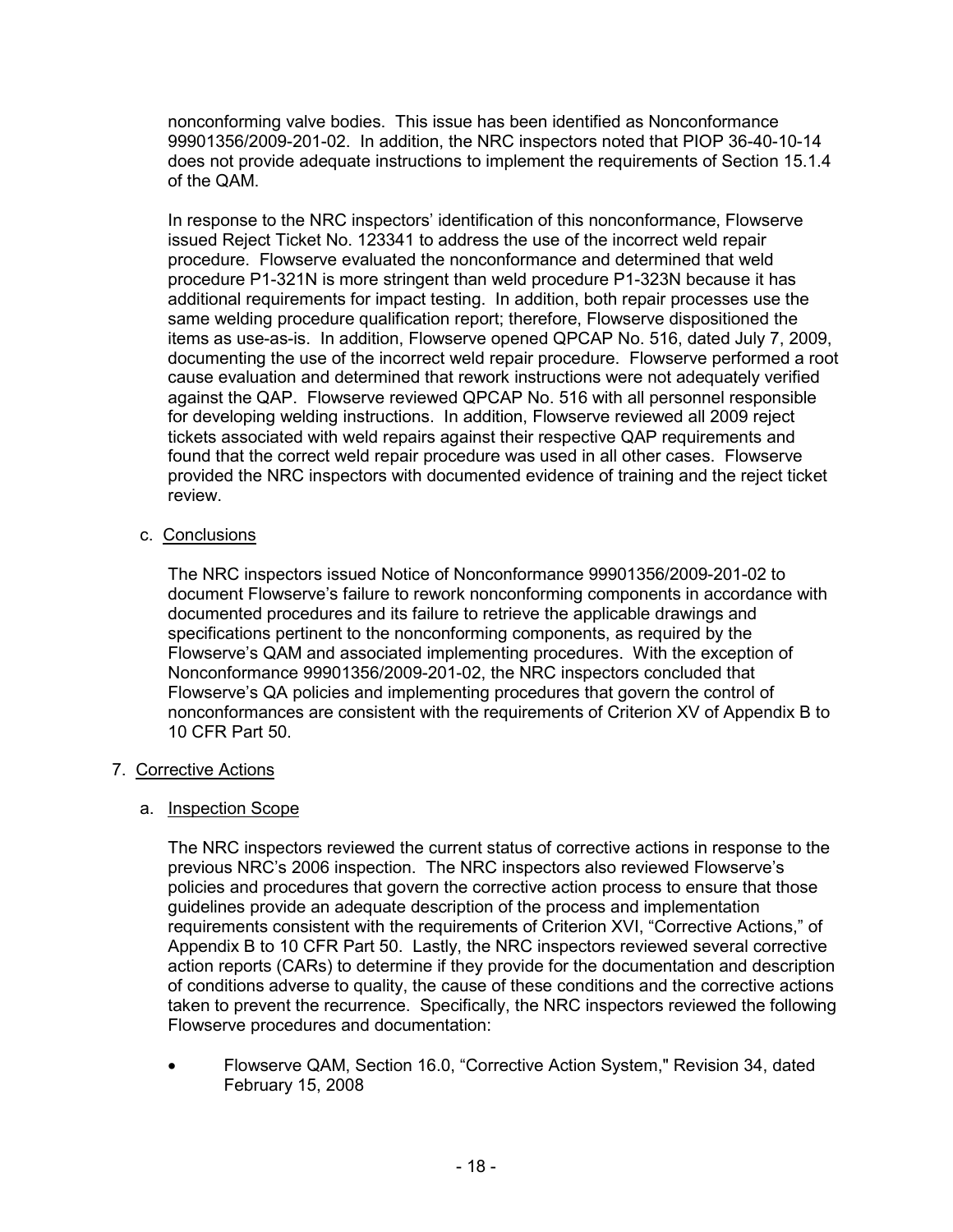- PIOP 36-41-13-04, "Corrective Action Procedure," Revision 13, dated June 2, 2009
- PIOP 36-40-26-11, "Complaint Report Procedure," Revision 26, dated September 15, 2007
- PIOP 36-40-10-14, "Nonconforming Material Control—Rejection Procedure, Materials Review Board Involvement," Revision 14, dated June 2, 2009
- QPCAP No. 225, dated August 10, 2006
- QPCAP No. 226, dated August 10, 2006
- QPCAP No. 227, dated August 10, 2006
- QPCAP No. 228, dated August 10, 2006
- QPCAP No. 236, dated September 6, 2006
- QPCAP No. 361, dated May 16, 2008
- QPCAP No. 462, dated February 25, 2009
- QPCAP No. 499, dated April 16, 2009
- QPCAP No. 505, dated May 11, 2009
- QPCAP No. 512, dated June 9, 2009
- QPCAP No. 516, dated July 7, 2009
- QPCAP No. 517, dated July 9, 2009

#### b. Observations and Findings

#### b.1 Corrective Action Associated with Nonconformance 99901356/2006-201-01

Nonconformance 99901356/2006-201-01 was issued for Flowserve's failure to identify a date for completion of the proposed corrective action on any of the QPCAPs for corrective action associated with a nonconformance caused by internal actions. As a result, there was no objective evidence that the QA manager or his designee completed their verification of the corrective action within 15 days of proposed completion date of the corrective action, in accordance with Flowserve's procedures, since the proposed completion date was not provided on the QPCAP.

In Flowserve's response letter to the NRC, dated March 3, 2006, Flowserve stated that it would increase the number of days required to complete the root cause evaluation and propose an increase in the corrective action schedule from 15 to 30 days. In addition Flowserve stated that it would revise the QPCAP form to indicate the number of days and due date for providing the root cause and proposed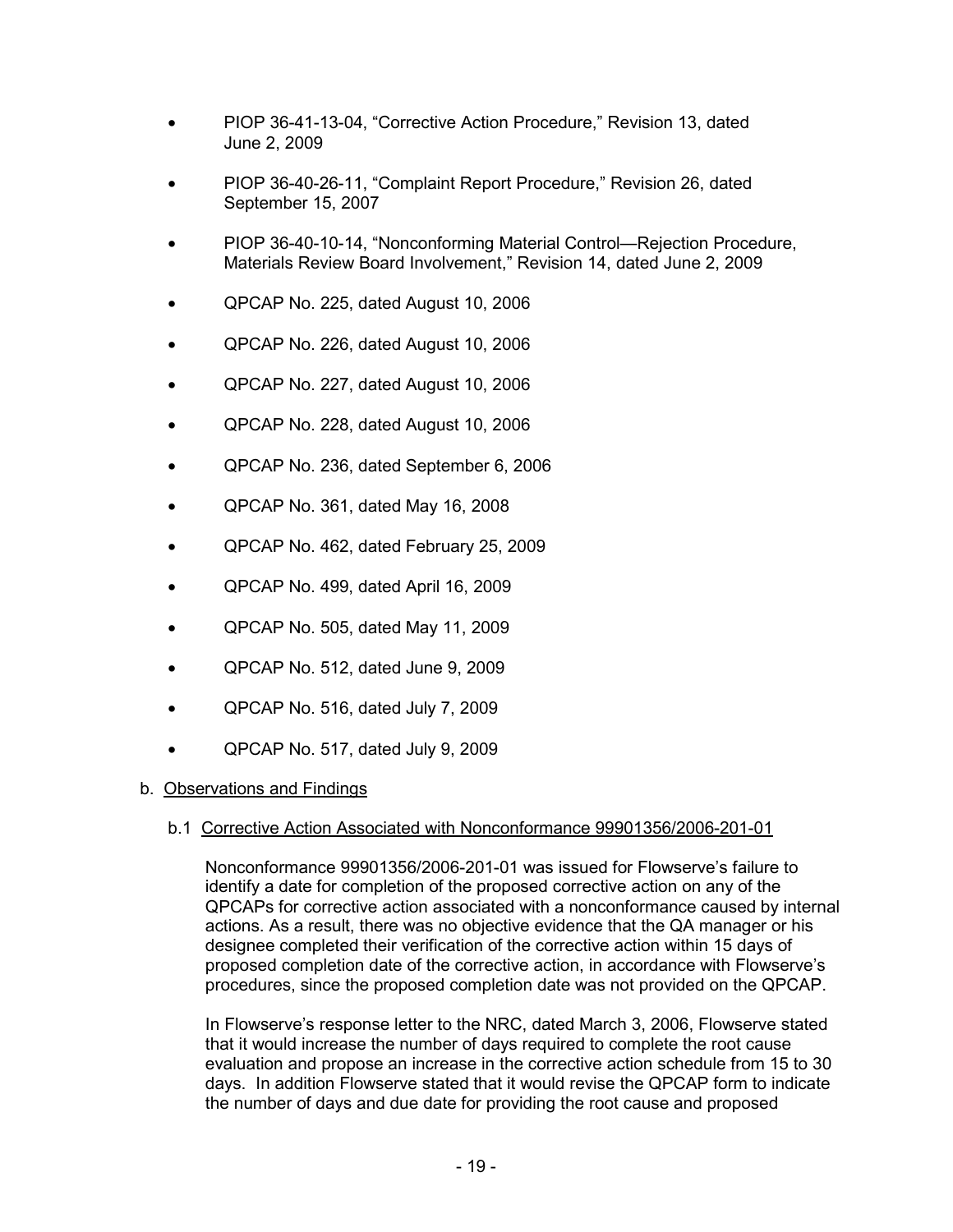corrective action, and to include a proposed date for completion of the corrective action. Lastly, Flowserve stated that it would perform training on the corrective action procedure and process.

The NRC inspectors reviewed QPCAP No. 225, which Flowserve opened to address Nonconformance 99901356/2006-201-01. QPCAP No. 225 described the corrective actions detailed above, provided objective evidence of the completion of corrective actions, and was closed on April 11, 2007.

The NRC inspectors confirmed that QAM Section 16 and PIOP 36-41-13-04 were revised to allow 30 days to verify completion of corrective actions. The NRC inspectors also confirmed that the QPCAP form provided in PIOP 36-41-13-04 was revised to clearly indicate the number of days and due date for providing the root cause and proposed corrective action, and to include a space to enter the proposed date for completion of the corrective action. The NRC inspectors determined that Flowserve's corrective actions were adequate to address the identified finding. Based on their review, the NRC inspectors closed Nonconformance 99901356/2006-201-01.

## b.2 Corrective Action Associated with Nonconformance 99901356/2006-201-02

Nonconformance 99901356/2006-201-02 was issued for Flowserve's inability to produce any documented, objective evidence that over 3,000 dedication packages were reviewed for completeness and were verified for signatures on the dedication forms for completeness of dedication activities as part of their corrective actions in response to a utility surveillance finding.

In their response to the NRC, Flowserve stated that the corrective actions were as follows: 1) conduct a new review to provide further confirmation that dedication operations were not missed; 2) perform a review of the problems identified in enclosure 2 of the NRC inspection report and determine whether the problems listed would affect the hardware or result in the shipment of defective product; and 3) conduct training on the corrective action procedure and process.

The NRC inspectors reviewed QPCAP No. 226, which included QPCAP 57A dated January 11, 2006 to document objective evidence of 3000 packages reviewed. QPCAP No. 226 described the corrective actions detailed above, provided objective evidence of the completion of corrective actions, and was closed on April 11, 2007.

The NRC inspectors reviewed the documentation which provided objective evidence that the 3000 dedication packages were reviewed for completeness to address nonconformance 99901356/2006-201-02. In addition, the NRC inspectors reviewed the objective evidence that supports the corrective actions. The NRC inspectors determined that Flowserve's corrective actions were adequate to address the identified finding. Based on their review, the NRC inspectors closed Nonconformance 99901356/2006-201-02.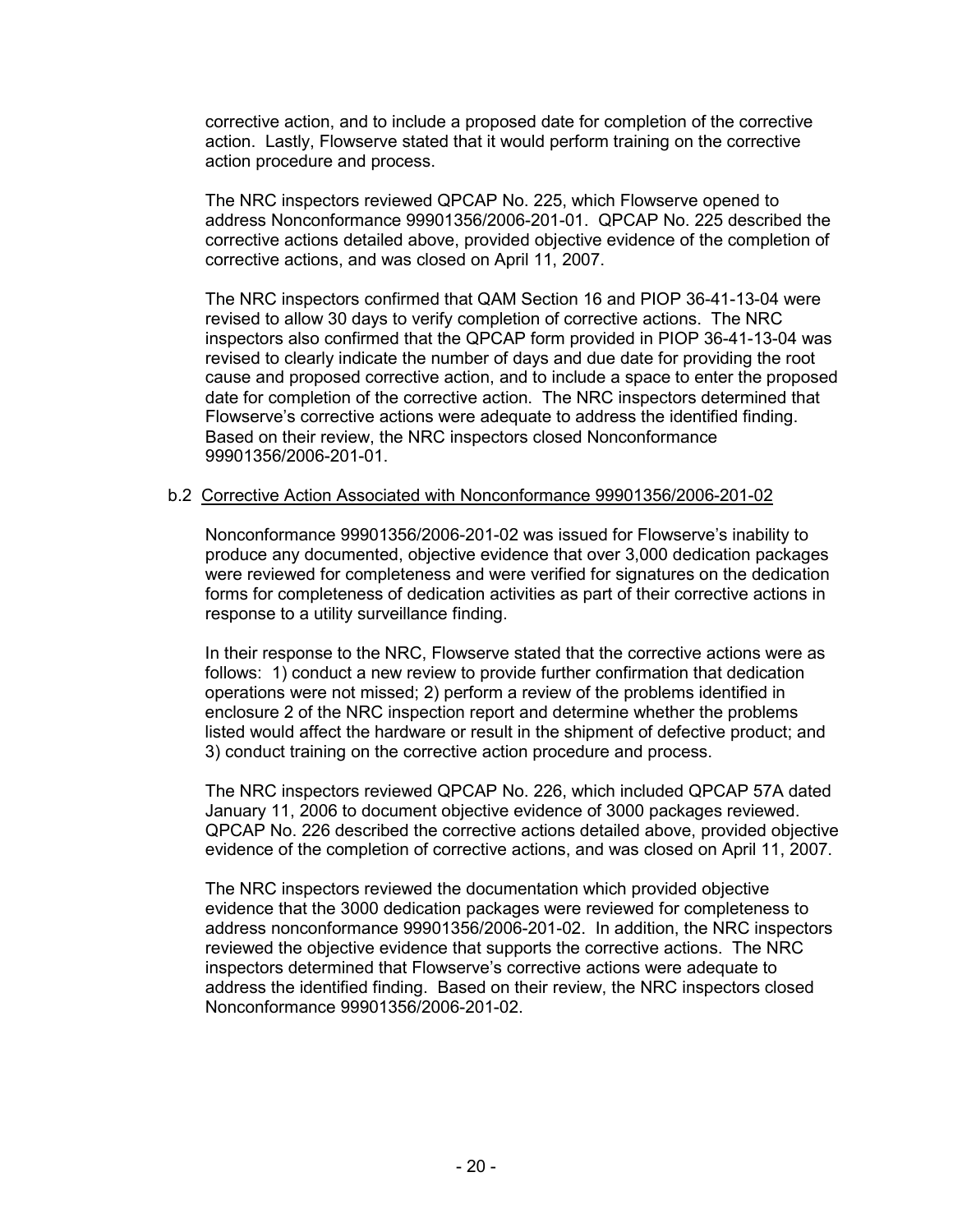### b.3 Corrective Action Associated with Nonconformance 99901356/2006-201-03

Nonconformance 99901356/2006-201-03 was issued for Flowserve's lack of procedural link between the corrective action program and the 10 CFR Part 21 process.

In their response to the NRC, Flowserve stated that procedure PIOP 36-40-03-06, Methods for Reporting to NRC Defects Creating Substantial Safety Hazards, would be revised to specifically require 10CFR Part 21 consideration. In addition, the QPCAP form would be revised and training on the new procedure would be conducted.

The NRC inspectors reviewed QPCAP No. 227, which Flowserve opened to address Nonconformance 99901356/2006-201-03. QPCAP No. 227 described the corrective actions detailed above, provided objective evidence of the completion of corrective actions, and was closed on April 11, 2007. The NRC inspectors reviewed the documentation which provided objective evidence for the completion of the corrective actions. The NRC inspectors confirmed that Flowserve revised the relevant procedures to establish a link between QPCAPs and the Part 21 program as discussed in section b.5 below to address nonconformance 99901356/2006-201- 03. The NRC inspectors determined that Flowserve's corrective actions were adequate to address the identified finding. Based on their review, the NRC inspectors closed Nonconformance 99901356/2006-201-03.

### b.4 Corrective Action Associated with Nonconformance 99901356/2006-201-04

Nonconformance 99901356/2006-201-04 was issued for Flowserve's failure to implement appropriate procedures as required by the QAM as evidenced by the following examples:

1. Flowserve's Manufacturing Operations and Inside Sales and Applications personnel did not have a documented procedure to describe training requirements for those personnel performing activities affecting quality.

2. No procedural guidance existed for the conduct of commercial grade surveys

In their response to the NRC, Flowserve stated that the Manufacturing Operations and Inside Sales, and Application departments would generate training procedures to define their training programs. In addition, the vendor audit procedure would be revised to address commercial grade surveys specifically and to clearly list the added considerations associated with this activity. The internal audit checklists would be revised to require consideration on whether adequate procedural guidance is given for the activities being audited.

The NRC inspectors reviewed QPCAP No. 228, which Flowserve opened to address Nonconformance 99901356/2006-201-04. QPCAP No. 228 described the corrective actions detailed above, provided objective evidence of the completion of corrective actions, and was closed on August 24, 2006. The NRC inspection team reviewed Standard Operating Instruction (SOI) 25-01-01, Sales and Marketing Training Program dated February 23, 2006; SOI 80-30-01, Operations / Manufacturing Training Program dated March 16, 2006; PIOP 36-41-01-20,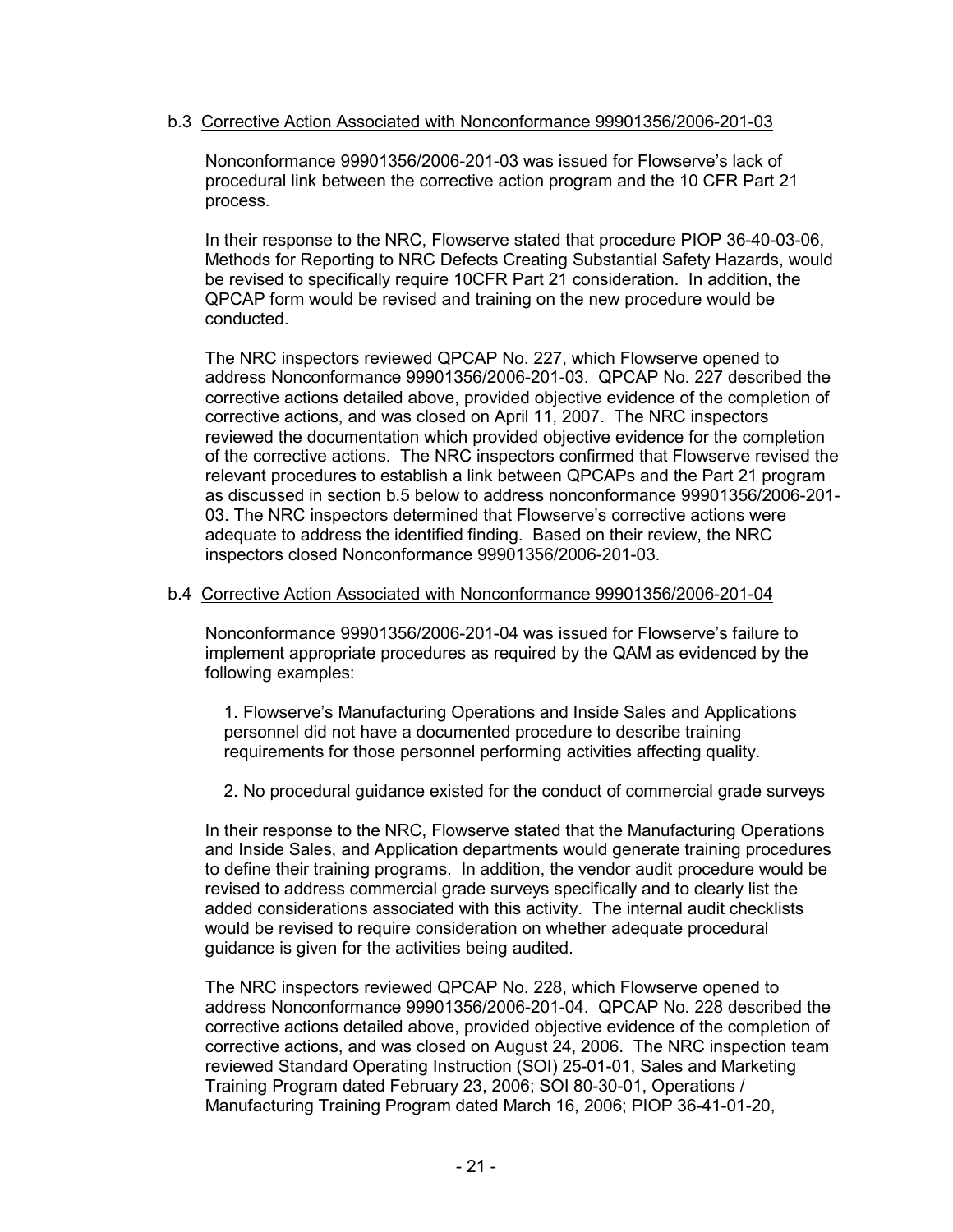Procedure for Performance of Vendor Audits and Assessments, dated March 3, 2006, and the associated audit checklists for final documentation and shipping process, record storage process, nonconformance and corrective action process, manufacturing/material handling process, procurement process, and design control process. The NRC inspectors confirmed that Flowserve revised the procedures to adequately reflect the requirements of the QAM as identified in nonconformance 99901356/2006-201-04. The NRC inspectors determined that Flowserve's corrective actions were adequate to address the identified finding. Based on their review, the NRC inspectors closed Nonconformance 99901356/2006-201-04.

### b.5 Corrective Action Program

Section 16.0 of Flowserve's QAM describes, in part, the general requirements for the implementation of a corrective action system. The established procedures and practices provide assurance that conditions adverse to quality are promptly identified, documented, and corrected or otherwise handled in accordance with the procedures and practices. Section 16.1.3 of Flowserve's QAM requires that reject tickets and customer complaints be reviewed to determine the need for further corrective action.

PIOP 36-41-13-04 defines a process and assigns responsibilities to ensure that prompt action is taken throughout all phases of order processing to identify conditions adverse to quality and to correct such conditions as soon as practical to prevent recurrence. The procedure outlines the corrective action processes for conditions adverse to quality identified at both Flowserve and Flowserve's vendors. The procedure states that conditions adverse to quality may be identified through various means, including, but not limited to, the results of nonconformance identified on reject tickets, internal and external quality audit results, monitoring reports, field service reports, customer or outside agency audits, or source surveillance. Section 3.0 of the procedure states, in part, that QA engineers shall evaluate the Flowserve subcontractors' proposed corrective actions before the subcontractor completes the corrective actions. Section 4.0 of the procedure provides the connection between the corrective action process and the 10 CFR Part 21 process.

The NRC inspectors found that Flowserve has established adequate procedures for identifying and correcting conditions adverse to quality. Flowserve's corrective action process provides a connection to the 10 CFR Part 21 procedures; Flowserve's subcontractors must submit nonconforming reports and proposed corrective actions for approval before implementing corrective actions; and Flowserve adequately assesses deficiencies identified or reported by its customers and enters them into the nonconformance or corrective action programs.

The NRC inspectors reviewed a sample of eight QPCAPs of the 379 QPCAPs issued since January 2006. The reviewed reports relate to both internal and vendor conditions adverse to quality. The NRC inspectors noted that Flowserve manufactures approximately 2,500 to 3,000 components per month and that the number of QPCAPs issued was relatively low in comparison to the number of components manufactured in a year by Flowserve. The NRC inspectors found that Flowserve's QPCAPs provide for the documentation and description of conditions adverse to quality, the cause of these conditions and the corrective actions taken to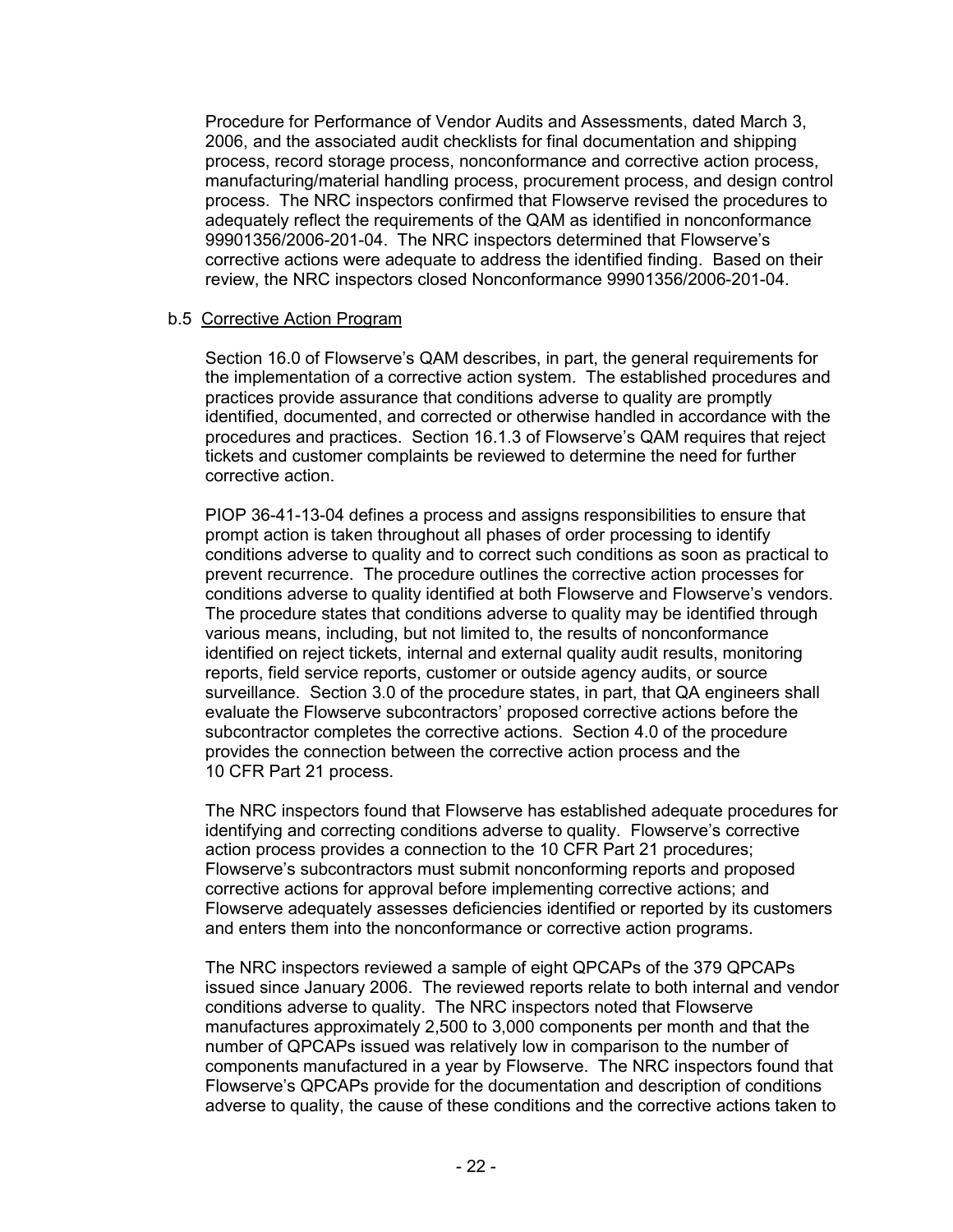prevent the recurrence of them, the reviews and approvals by the responsible authority, the status of the corrective actions reviewed, and the follow-up actions taken to verify the timely and effective implementation of the corrective actions.

## c. Conclusions

The NRC inspectors concluded that Flowserve's program requirements for corrective actions are consistent with the requirements of Criterion XVI, "Corrective Action," of Appendix B to 10 CFR Part 50. Based on the limited sample of QPCAPs reviewed, the NRC inspectors determined that the Flowserve QAM and associated corrective action procedures were adequate and effectively implemented.

### 8. Quality Assurance Records

### a. Inspection Scope

The NRC inspectors reviewed Flowserve's implementing policies and procedures that govern the control of documents to verify compliance with the requirements of Criterion XVII, "Quality Assurance Records," of Appendix B to 10 CFR Part 50. Specifically, the NRC inspectors reviewed the following documents:

- Flowserve QAM, Section 17.0, "Quality Assurance Records," Revision 34, dated February 15, 2008
- PIOP 36-40-16-11, "Requirements for Storage of QA Documents at Flowserve Raleigh," Revision 11, dated April 16, 2009
- SOI 40-19-10, "Gathering and Processing of Documents for Traceable and 'N' Stamp Valves and 'U' Stamp Actuators," Revision 10, dated June 14, 2006
- SOI 40-45-09, "Transferring Inactive QA Plans, and QA Documentation Files into Raleigh Plant Archives," Revision 09, dated July 22, 2005
- SOI 70-38-06, "Requirements for Purchased or Leased Computer Programs for Product Design and Analysis," Revision 06, dated June 22, 2009

## b. Observations and Findings

#### b.1 Policies and Procedures

Section 17.0 of Flowserve's QAM describes the responsibilities and requirements for the collection, storage, retrieval, and maintenance of records applicable to those records acquired and developed as a result of or in support of Flowserve's design and fabrication activities for specific customers. The NRC inspectors verified that changes made to controlled documents were both appropriately reviewed and approved by the same organization that had reviewed and approved the original documents.

SOI 40-19-10 describes the methodology that QA documentation personnel use to gather and process various documents with a view to produce satisfactory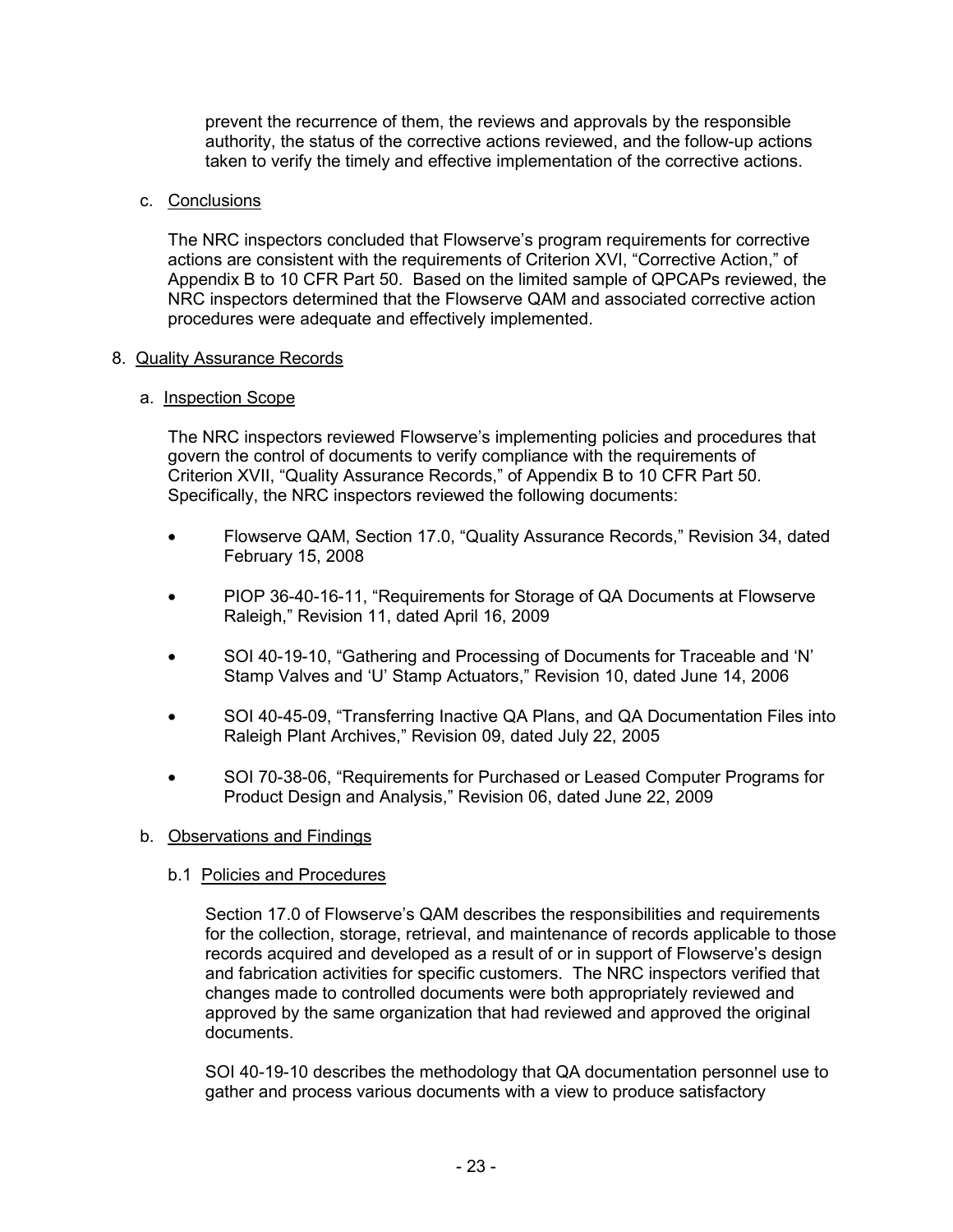customer submittals, to ensure that all ASME Code documentation requirements are met, and to maintain all relevant documents for future reference.

PIOP 36-40-16-11 describes authority and responsibilities and the methodology for document identification, filing requirements, the filing system, and the retention period and protection for nuclear QA documents associated with the design and fabrication of components. It states that QA documentation related to nuclear sales orders shall be temporarily stored in the plant vault. The retention period for nuclear QA documents shall comply with ASME Code, Section III. The procedure also describes the methodology used to transfer and store completed nuclear sales orders into electronic media.

SOI 40-45-09 provides the methodology used to inactivate and transfer completed sales orders to Flowserve's Raleigh, NC, plant archives.

### b.2 Implementation of Quality Assurance Record Control Process

The NRC inspectors reviewed a sample of records, such as design reports, design specification as-built drawings, engineering change orders, assembly design change notices, and bill of materials stored in the engineering department. The NRC inspectors reviewed a sample of completed nuclear sales orders maintained as copies in metal file cabinets in the QA department.

The NRC inspectors reviewed active complete quality records associated with nuclear sales order numbers 50924, 53035, and 90891 and verified them against customer PO requirements. The records reviewed included those required by ASME Code, Section III, and by customer specifications. Based on their review of sample QA records, the NRC inspectors confirmed that Flowserve's QA personnel implemented the appropriate controls for creating and storing records and thus meeting customer POs. The records reviewed were identifiable, traceable, and easily retrievable.

The NRC inspectors discussed the QA records storage and filing process with the plant records administrator responsible for categorizing nuclear QA documents as permanent and nonpermanent documents, for transmitting records, and for controlling the distribution of documents and records into Flowserve's computer server. The plant records administrator discussed Flowserve's process for filing and storing QA records with the NRC inspectors and retrieved documents that the NRC inspectors requested. The administrator explained the process for transferring inactive QAPs and QA documentation files into Flowserve's Raleigh, NC, plant archives.

The NRC inspectors reviewed Flowserve's method for storing transferred documents in electronic media. The NRC inspectors noted that the records were easily retrievable, identifiable, accurate, and complete. The NRC inspectors determined that Flowserve's QA records control process, as documented by the referenced procedures, is consistent with the requirements of Criterion XVII of Appendix B to 10 CFR Part 50.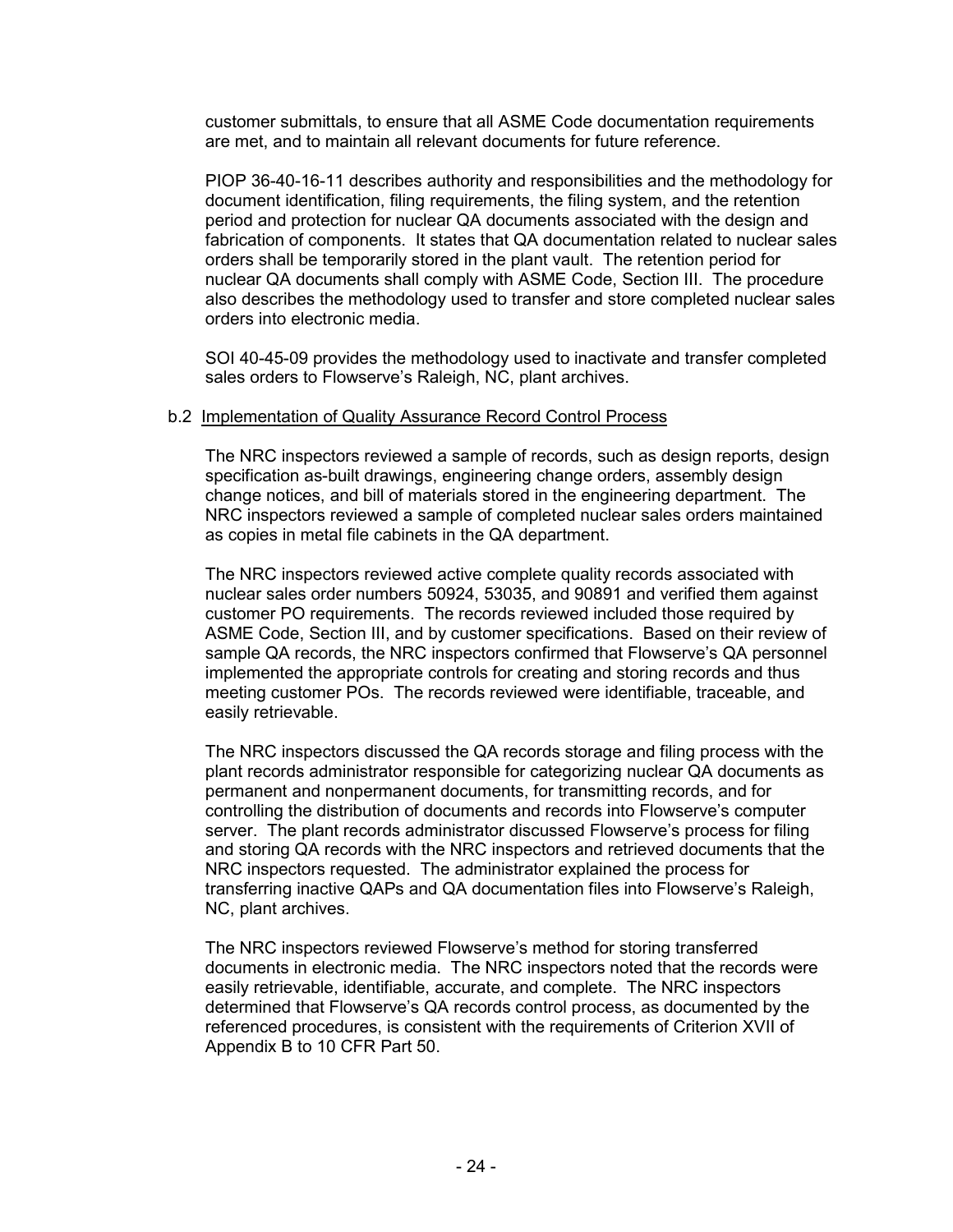## c. Conclusions

The NRC inspectors concluded that Flowserve's control of QA records are consistent with the regulatory requirements of Criterion XVII of Appendix B to 10 CFR Part 50. Based on the sample of quality records reviewed, the NRC inspectors concluded that Flowserve was implementing its QAM and associated procedures effectively.

### 9. Entrance and Exit Meetings

On July 6, 2009, the NRC inspectors discussed the scope of the inspection with Mr. John Chappell, Flowserve General Manager, and Flowserve's management and engineering staff. On July 10, 2009, the NRC inspectors presented the inspection results and observations during an exit meeting with John Chappell; Robert Barry, Flowserve's QA Manager; and other Flowserve management staff.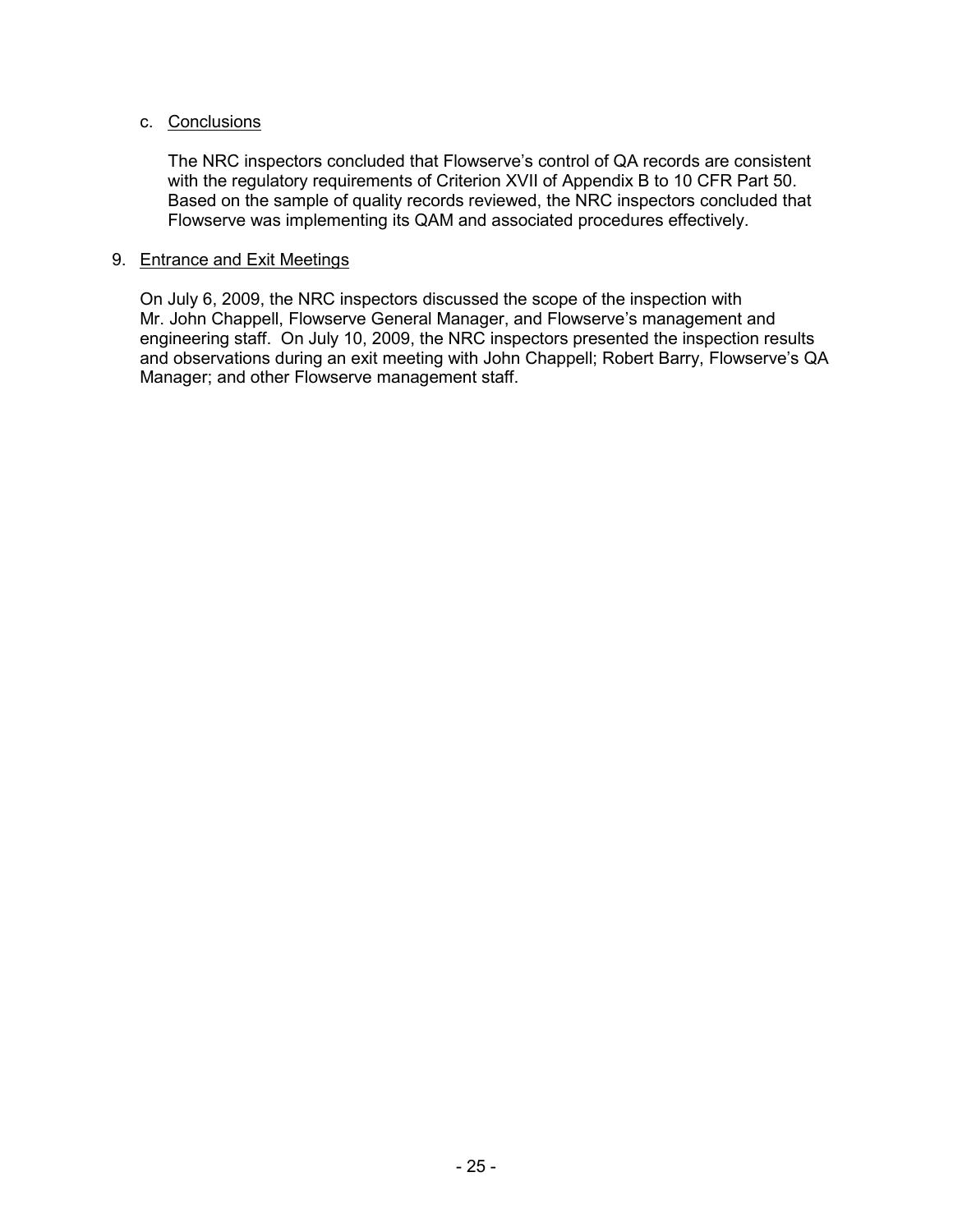# **ATTACHMENT 1**

## 1. ENTRANCE/EXIT MEETING ATTENDEES

| Name                    | Title                                         | Affiliation      | Entrance                | Exit                    | Interviewed             |
|-------------------------|-----------------------------------------------|------------------|-------------------------|-------------------------|-------------------------|
| John Chappell           | <b>General Manager</b>                        | Flowserve        | X                       | X                       | X.                      |
| <b>Robert Barry</b>     | QA Manager                                    | Flowserve        | X                       | X                       | X                       |
| Jim Tucker              | <b>Engineering Manager</b>                    | Flowserve        | X                       | X                       | $\overline{\mathsf{x}}$ |
| <b>Todd McKinney</b>    | <b>QC Supervisor</b>                          | Flowserve        | X                       | X                       | X                       |
| <b>Bernie Carothers</b> | Supv. Metallurgical<br><b>Process Control</b> | Flowserve        | X                       | X                       | X                       |
| W. Glenn Raines         | Supv. QA Engineering                          | Flowserve        | X                       | X                       | X                       |
| Benjamin Whysall        | <b>QA Engineer</b>                            | Flowserve        | X                       | X                       | X                       |
| Paris Wills             | Admin. Asst.                                  | Flowserve        | X                       | X                       |                         |
| Daniel Mann             | <b>Welding Engineer</b>                       | Flowserve        | X                       | X                       |                         |
| Robert Sherman          | Manager, Inside<br><b>Sales</b>               | <b>Flowserve</b> | $\overline{\mathsf{x}}$ | $\overline{\mathsf{x}}$ | $\mathsf{X}$            |
| Samuel<br>Encarnacion   | <b>NDT Level II</b>                           | Flowserve        |                         |                         | $\mathsf{X}$            |
|                         | Inspector                                     |                  |                         |                         |                         |
| <b>Ronald Farrell</b>   | Registered<br><b>Professional Engineer</b>    | Flowserve        |                         |                         | X                       |
| <b>Richard Gradle</b>   | Research &<br>Development<br>Manager          | <b>Flowserve</b> |                         |                         | X                       |
| Karen Hay               | Supv. Calibration<br>Laboratory               | <b>Flowserve</b> |                         |                         | X                       |
| Patricia Miller         | QC Inspector Level II                         | Flowserve        |                         |                         | X                       |
| <b>Chad Pettis</b>      | Welder                                        | Flowserve        |                         |                         | $\mathsf{X}$            |
| <b>Robert Sizemore</b>  | <b>Design Engineering</b><br>Supv.            | Flowserve        |                         |                         | X                       |

### 2. **INSPECTION PROCEDURES USED**

Inspection Procedure 43002, "Routine Inspections of Nuclear Vendors"

Inspection Procedure 36100, "Inspection of 10 CFR Part 21 and 50.55(e) Programs for Reporting Defects and Nonconformance"

## 3. LIST OF ITEMS OPENED, CLOSED, AND DISCUSSED

The U.S. Nuclear Regulatory Commission previously conducted an inspection at Flowserve's facility in Raleigh, NC, from January 10–13, 2006, and documented it in Inspection Report 99901356/2006-201. All open items from that inspection have been closed.

| Item Number          | Status | <u>Type</u> | <b>Description</b> |
|----------------------|--------|-------------|--------------------|
| 99901356/2006-201-01 | Closed | <b>NON</b>  | Criterion XVI      |